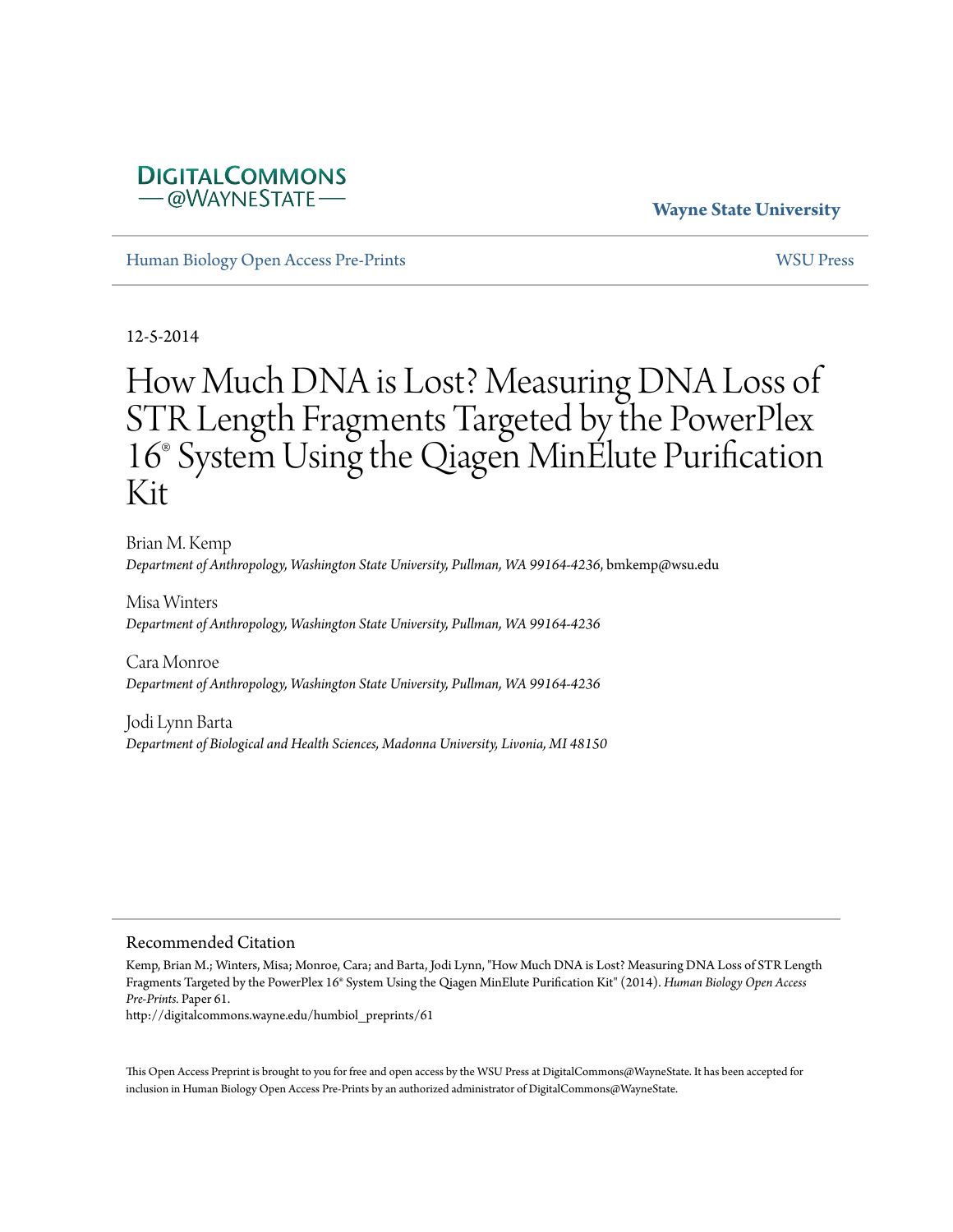# **How Much DNA is Lost? Measuring DNA Loss of STR Length Fragments Targeted by the PowerPlex 16® System Using the Qiagen MinElute Purification Kit**

Brian M. Kemp<sup>1,2</sup>, Misa Winters<sup>1,2</sup>, Cara Monroe<sup>1</sup>, and Jodi Lynn Barta<sup>3</sup>

1 Department of Anthropology, Washington State University**,** Pullman, WA 99164-4236 <sup>2</sup>School of Biological Sciences, Washington State University, Pullman, WA 99164-4910 <sup>3</sup>Department of Biological and Health Sciences, Madonna University, Livonia, MI 48150

Corresponding Author: Brian M. Kemp, Department of Anthropology, Washington State University, Pullman, WA 99164, Office: 509-335-7403, Fax: 509-335-3999, bmkemp@wsu.edu.

## **Abstract**

The success in recovering genetic profiles from aged and degraded biological samples is diminished by fundamental aspects of DNA extraction, as well as its long-term preservation that are not well understood. While numerous studies have been conducted to determine whether one extraction method performed superior to others, nearly all of them were initiated with no knowledge of the *actual* starting DNA quantity in the samples prior to extraction, so they ultimately compared the outcome of all methods *relative* to the best. Using quantitative PCR (qPCR) to estimate the copy count of synthetic standards before (i.e., "copies in") and after (i.e., "copies out") purification by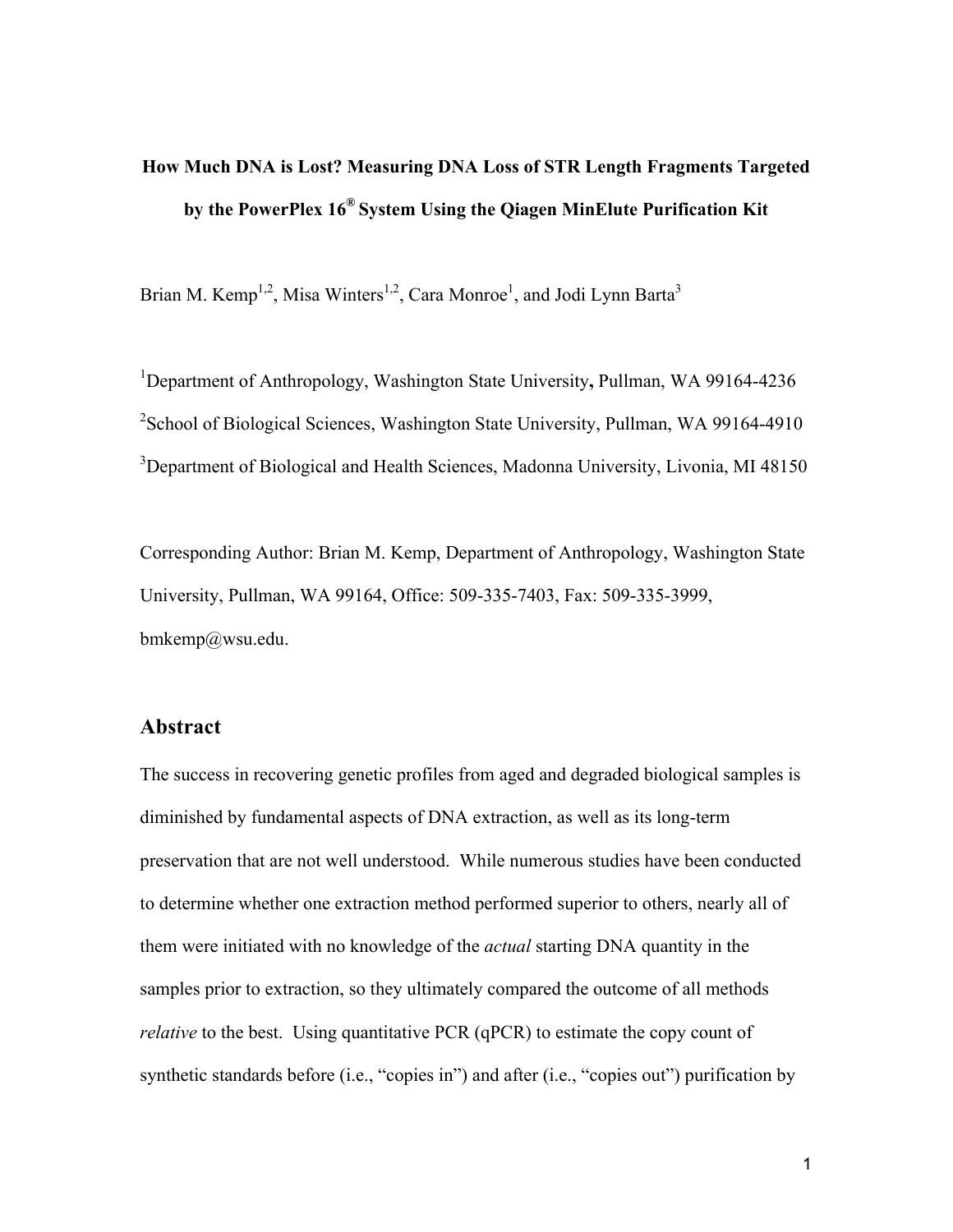the Qiagen MinElute PCR Purification Kit, we documented DNA loss within a pool of 16 different sized fragments ranging from 106–409 base pairs (bps) in length, corresponding to those targeted by the Promega PowerPlex  $16^{\circ}$  System. Across all standards starting from  $10^4$  to  $10^7$  copies/ $\mu$ L, loss averaged between 21.75% to 60.56% (mean 39.03%), which is not congruent with Qiagen's claim that 80% of 70 bp to 4 kb fragments are retained using this product (i.e., 20% loss). Our study also found no clear relationship between neither DNA strand length and retention, nor starting copy number and retention. This suggests that there is no molecule bias across the MinElute column membrane and highlights the need for manufacturers to clearly and accurately describe how their claims are made, and should also encourage researchers to document DNA retention efficiencies of their own methods and protocols. Understanding how and where to reduce loss of molecules during extraction and purification will serve to generate clearer and more accurate data, which will enhance the utility of ancient and low copy number DNA as a tool for closing forensic cases or in reconstructing the evolutionary history of humans and other organisms.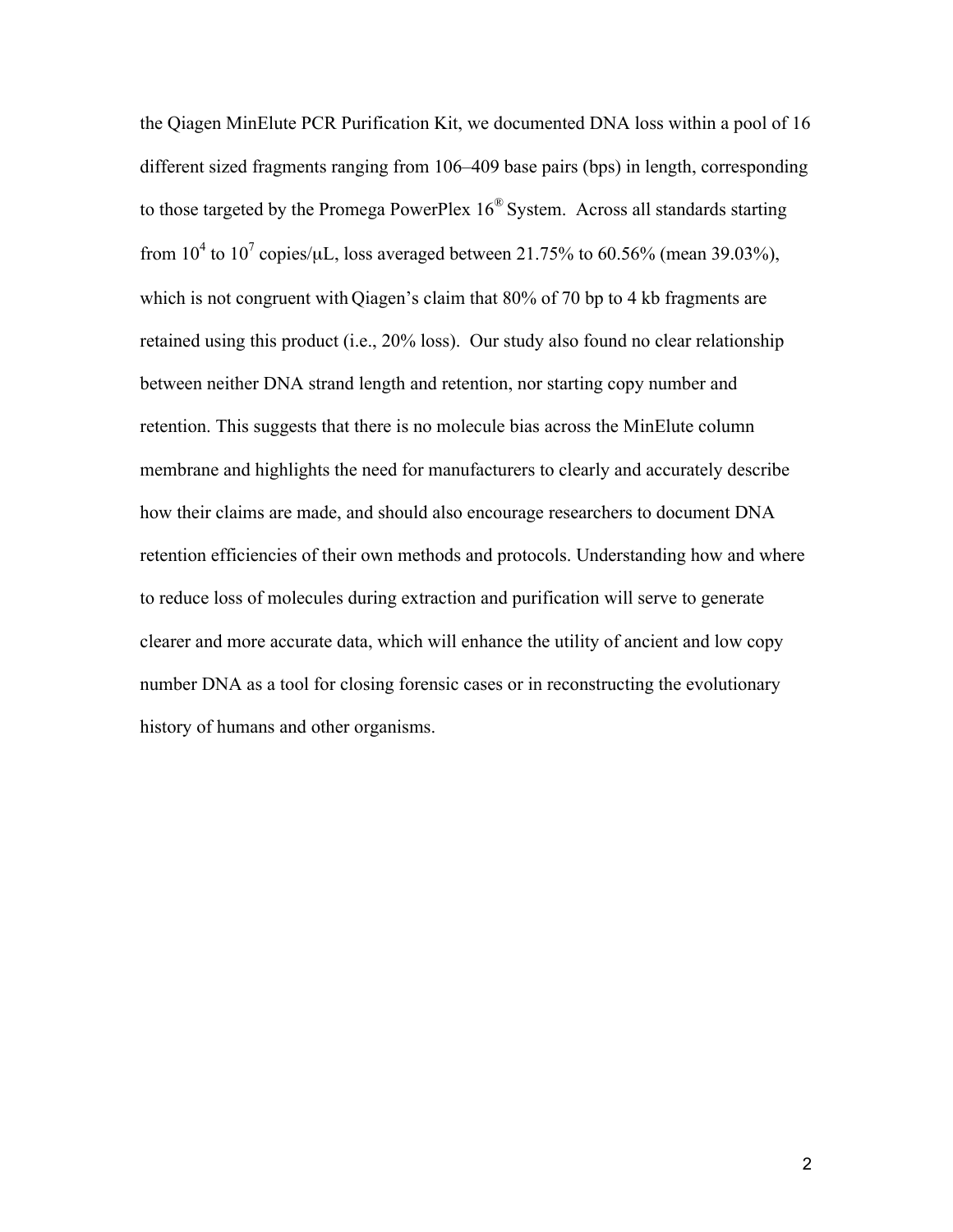It has been a mere 25 years since the first demonstrations that bones can contain preserved DNA even many hundreds to thousands of years following death of the organism (Hagelberg et al., 1989; Horai et al., 1989; Montiel et al., 2007). Shortly afterwards, forensic DNA researchers demonstrated the usefulness of obtaining genetic profiles from skeletal remains (Hagelberg and Clegg, 1991; Hagelberg et al., 1991; Stoneking et al., 1991; Jeffreys et al., 1992) and today this type of analysis is indispensable to the field (Edson et al., 2004; Milos et al., 2007; Edson et al., 2009; Mundorff et al., 2009; Caputo et al., 2013; Ambers et al., 2014; Blau et al., 2014; Mameli et al., 2014). Amazingly, DNA has now been recovered from bones dating from 300,000 to 780,000 years old (Dabney et al., 2013; Meyer et al., 2013; Orlando et al., 2013) and complete genomes are being routinely sequenced from ancient specimens (Green et al., 2010; Rasmussen et al., 2010; Reich et al., 2010; Raghavan et al., 2014; Rasmussen et al., 2014).

However, the success in recovering genetic profiles from aged and degraded biological samples, including bones, needs to be balanced against the sobering reality that there are still fundamental aspects of long-term DNA preservation that are not well understood, aspects that need to be further approached through experiments with simple and clear methodologies. To illustrate this point, one recent study posed the question "DNA in ancient bone—Where is it located and how should we extract it?" (Campos et al., 2012). This seemingly straightforward question had no easy answer, rather, it raised a high degree of speculation over whether the organic or inorganic portions of the bone are superior in their preservation of DNA. As is often the case, this study raised more issues about the mechanics of DNA preservation than it resolved. In addition, despite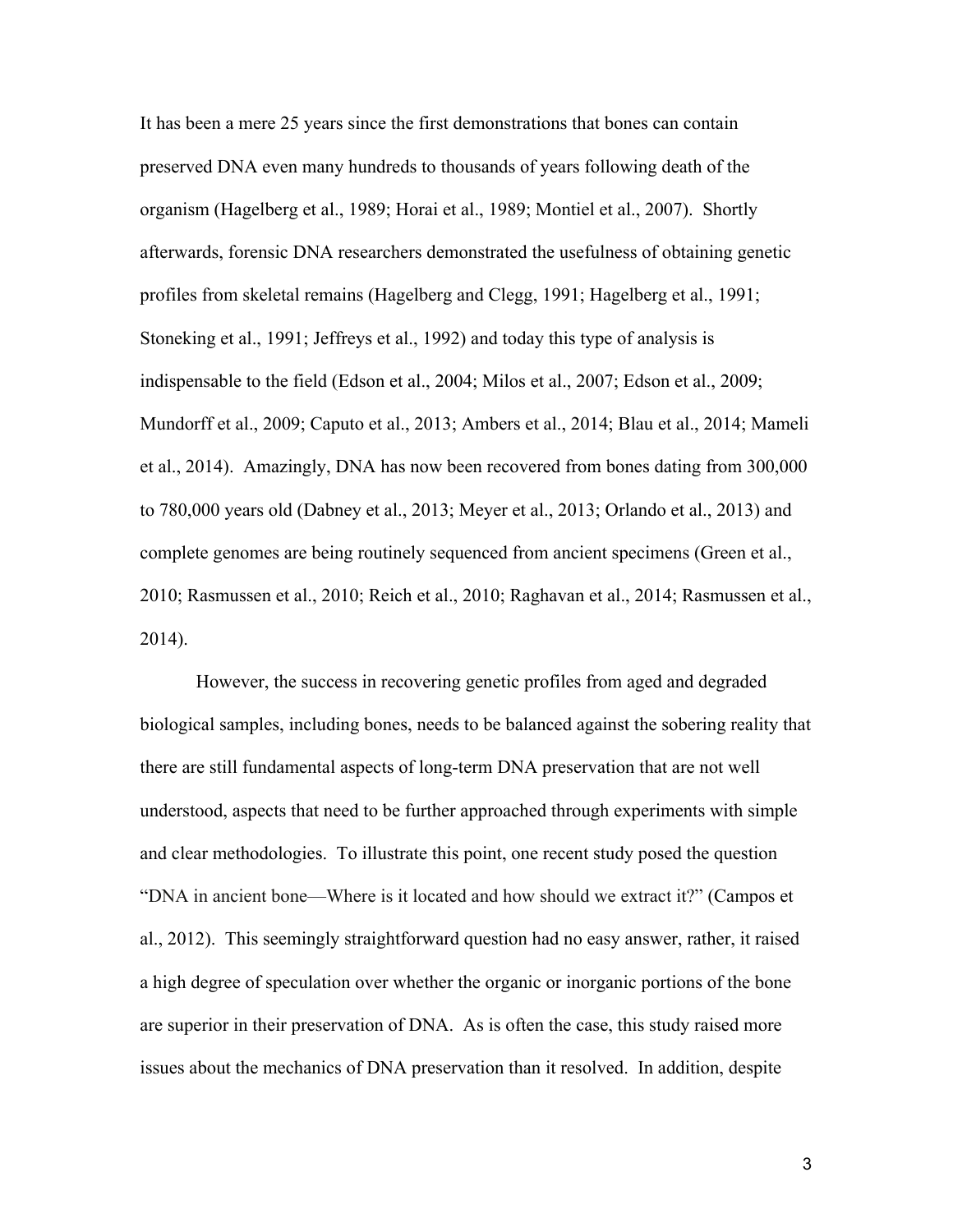years of being convinced that DNA preservation is positively correlated with bone density (Parsons and Weedn, 1997; NIJ, 2005; Prinz et al., 2007), two recent studies clearly bring that relationship into question (Mundorff and Davoren, 2013; Barta et al., 2014a). Even more fundamentally, there is no way to know how much DNA exists in bone samples, given that one can only observe how much is retained following the extraction and purification processes that are known to induce loss (e.g., Barta et al., 2014b). This parallels the questioning by van Oorschot and colleagues (2003) of how much DNA is actually available from touched objects, when resulting extracts do not contain all of the DNA molecules that were originally present on the objects.

DNA recovered from aged and degraded biological samples has long been observed to be in low copy number (LCN), and is degraded to short strand lengths (Pääbo et al., 1988; Hagelberg et al., 1989; Pääbo, 1989). This is likewise true for many trace DNA or touch DNA samples (Lowe et al., 2002; Hudlow et al., 2010; van Oorschot et al., 2010). As such, it is hardly surprising that numerous efforts have been directed toward determining the best method of DNA extraction (i.e., to retain the most amount of DNA). Many studies have demonstrated that the performance of one extraction method was superior to others tested for some tissue type(s), ranging in age and state of preservation (Cattaneo et al., 1997; Yang et al., 1998; Hoff-Olsen et al., 1999; Castella et al., 2006; Davoren et al., 2007; Loreille et al., 2007; Rohland and Hofreiter, 2007b; Rohland et al., 2010), or compared retention of DNA from the organic portion of bone with that from the inorganic portion (Schwarz et al., 2009; Campos et al., 2012). Yet, these studies began with no knowledge of the *actual* DNA quantity in the samples prior to extraction, so they ultimately compared the outcome of all methods *relative* to the best. While this approach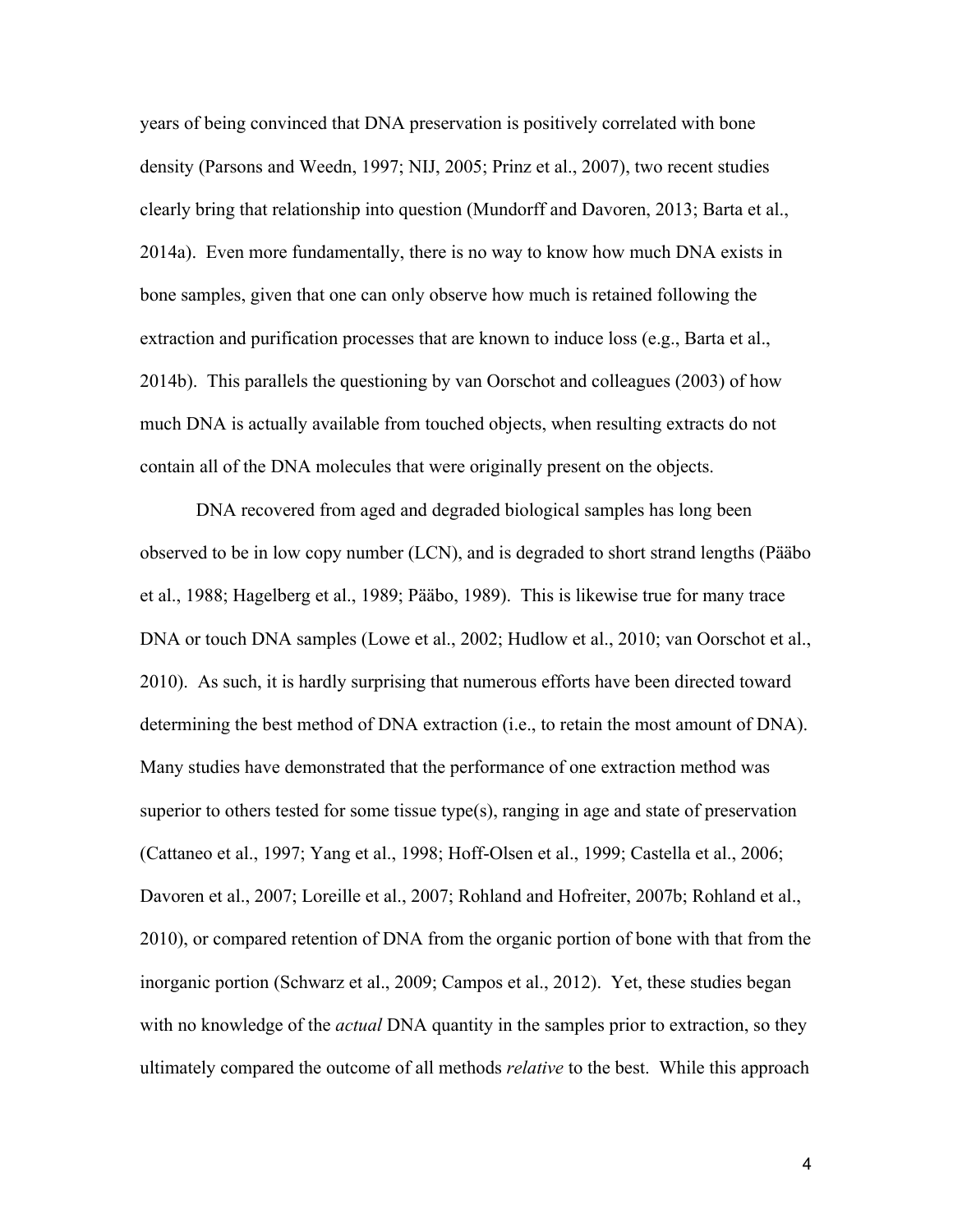can result in the identification of a best method, it cannot determine how well the method performs against 100% recovery.

Manipulation of samples containing DNA will result in DNA loss. This is true regardless of whether this loss is due to not swabbing all DNA present on a touched object in the first place, or losing DNA in any of the many subsequent steps used during extraction and purification. Recently, researchers have begun to address these issues by attempting to measure the degree of DNA loss relative to a standard (Lee et al., 2010; Dabney et al., 2013; Barta et al., 2014b).

Lee and colleagues (2010) artificially degraded human genomic DNA with DNAse I and diluted this to 25 ng standards. They also created non-degraded standards at the same concentration. Standard concentrations were determined via quantitative PCR (qPCR) using the Quantifiler® Human DNA Quantification Kit (Life Technologies, Carlsbad, CA, USA). These standards were then subjected to three extraction methods utilizing Qiagen (Venlo, Limburg, Netherlands) products: 1) QIAamp Mini Kit, which employs QIAamp Mini Spin Columns, 2) QIAquick PCR purification kit , which employs QIAquick Spin Columns, and 3) QIAamp Mini spin columns combined with reagents from the QIAquick PCR purification kit (Buffers PB and PE). While they found that, on average, the third method performed best (retaining 50.8% and 38.9% of the degraded and intact standards, respectively), there was little difference in comparison to the other two methods. Surprisingly, on average 0.7%–11.9% more of the degraded standards were retained in comparison to the intact ones. While it was not possible to assess degradation in strand length caused by Lee and colleagues' (2010) experimental modification with DNAse I treatment (i.e., the authors did not run the degraded samples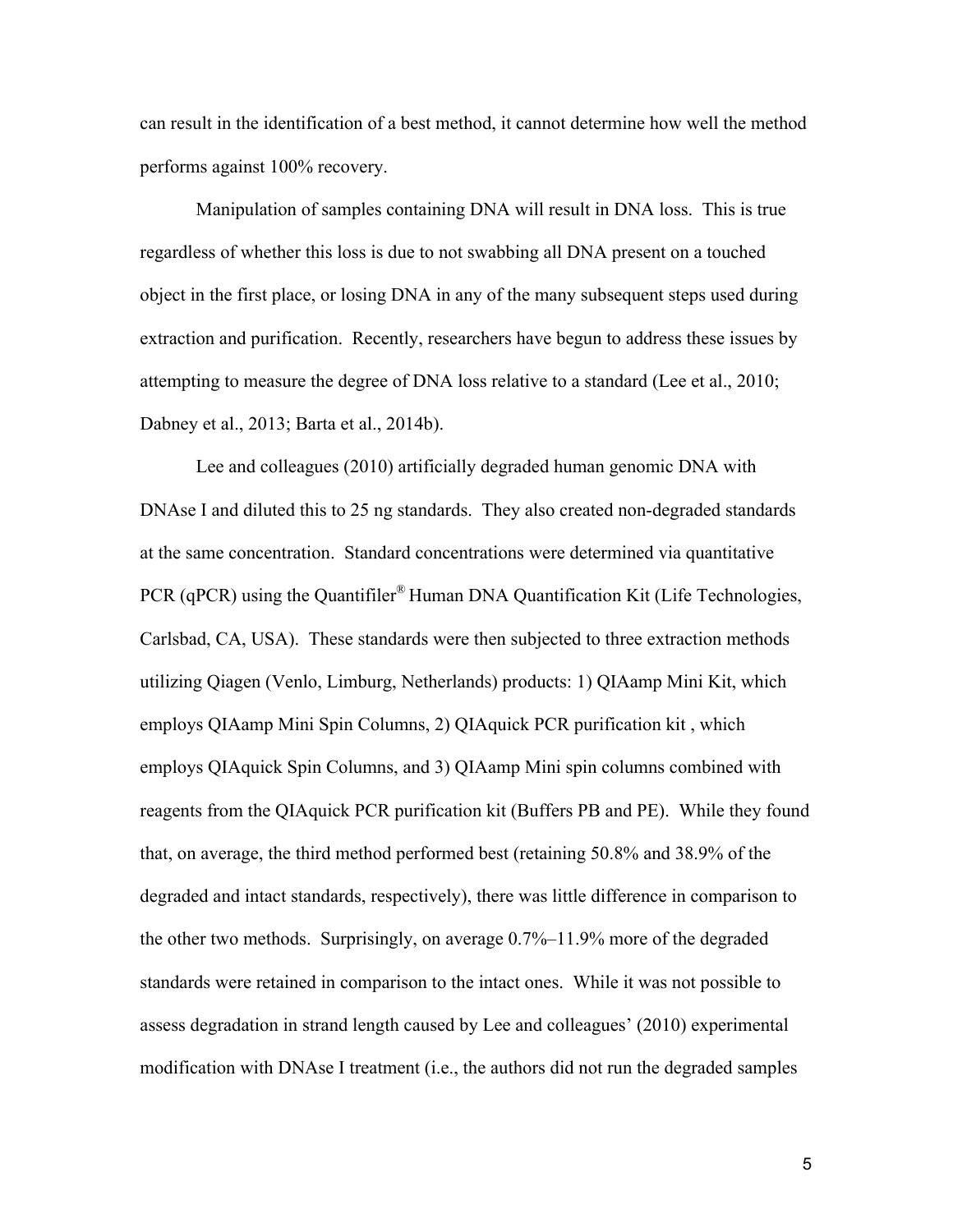on a gel to observe the resulting strand lengths), 25 ng of genomic DNA equates to over 7200 copies of each of the  $\sim$ 3.2 billion nucleotides that the nuclear genome comprises (ignoring the collective nucleotide count per cell that the mitochondrial genomes contain). This is equivalent to the amount of nuclear DNA found in 3600 diploid cells.

Regarding copy number, mitochondrial DNA (mtDNA) retrieved from most ancient samples has typically crossed several orders of magnitude from 10 to  $10<sup>2</sup>$ copies/µL (Malmstrom et al., 2005; Poinar et al., 2006; Malmstrom et al., 2007; Schwarz et al., 2009; Winters et al., 2011) with a few mammoths and dogs at  $10^3$  copies/ $\mu$ L (Malmstrom et al., 2007; Schwarz et al., 2009) and one unusual dog sample that yielded  $10^5$  copies/ $\mu$ L (Malmstrom et al., 2005). As, expected, ancient nuclear DNA has been observed at hundreds to thousands of times fewer copies/µL compared to mtDNA (Schwarz et al., 2009). While forensic researchers may not require a definition for LCN (Gill and Buckleton, 2010), one such description by the National Forensic Science Technology Center (Largo, FL, USA) DNA Analyst Training manual refers to LCN as "the examination of less than 100 picograms of input DNA", further stating that "assuming 3.5 pg of DNA per haploid cell, [this quantity] is equivalent to approximately 15 diploid or 30 haploid cells" (http://www.nfstc.org).

To estimate the degree of DNA loss, Dabney and colleagues (2013) subjected a standard mixture of five NoLimit DNA fragments (ThermoScientific, Waltham, MA, USA) [35, 50, 75, 100, and 150 base pairs (bps)] at a concentration of 5.7 ng/ $\mu$ L to the extraction method of Rohland and Hofreiter (2007a) and a modified version of that protocol. The modifications included a change to binding buffer composition, buffer volume, and replacement of loose silica for a fixed silica column (Qiagen MinElute spin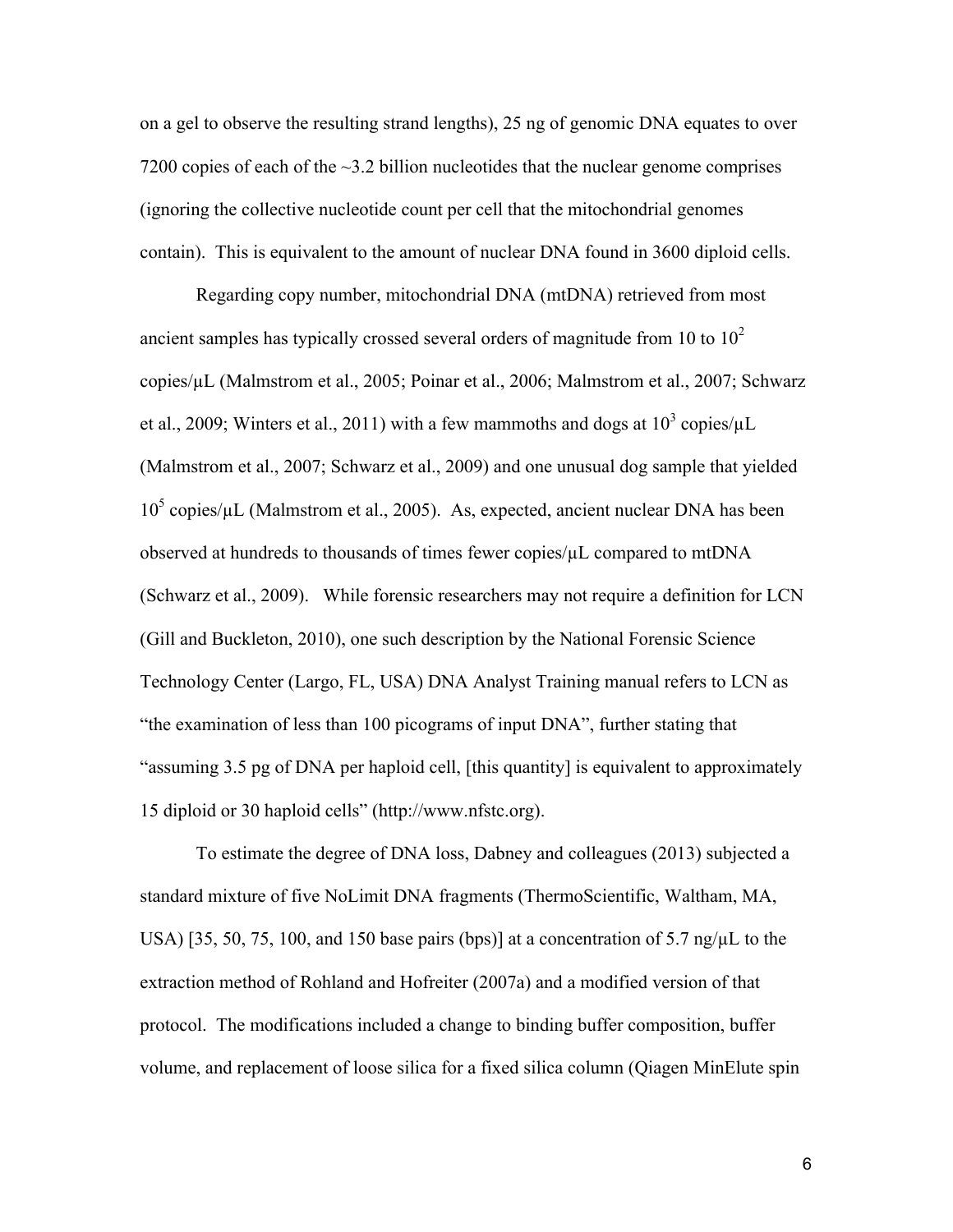column). DNA loss was quantified against the standard using an BioAnalyzer with a 1000 DNA chip (Agilent, Santa Clara, CA, USA). This represents a particularly creative approach, as this method can simultaneously estimate DNA loss across various sized fragments. However, the 1000 DNA chip has a low-end detection of  $\geq 0.5$  ng/ $\mu$ L. Evaluated against their standard concoction, this equates to  $\sim$  5.6 billion total copies/ $\mu$ L (or  $\sim$ 1.12 billion copies/ $\mu$ L of each sized fragment) (see discussion by Barta et al., 2014b). This would make it necessary to evaluate loss of very high copy number standards, as they chose to do so, starting at  $\sim 64$  billion total copies/ $\mu$ L (or  $\sim 12.8$  billion copies/ $\mu$ L of each sized fragment). In this case, a loss of  $\geq$ 99.9999% of the standards employed by Dabney and colleagues (2013) would be required to result in  $\leq 10^4$ copies/µL, a range typically observed in aDNA studies and those of LCN forensic samples, making it difficult to assess the applicability of their results in these instances. Nevertheless, Dabney and colleagues (2013) observed that the Rohland and Hofreiter (2007a) method was associated with 72% and 22% retention of 150 bp and 35 bp fragments, respectively. Their modified extraction protocol resulted in the opposite relationship, with ~84% and 95% retention of these fragments, respectively [estimated from Figure 1 of Dabney and colleagues (2013)].

Lastly, Barta and colleagues (2014b) used qPCR to estimate DNA loss of a single sized DNA fragment (181 bps) at concentrations of  $10^2$  to  $10^4$  copies/ $\mu$ L (~130–50000 copies/µL) associated with common extraction methods, including phenol:chloroform, alcohol precipitation, microconcentration, and silica-based extractions. They determined that methods which employ numerous steps, for example that of Kemp and colleagues (2007), compound DNA loss, which can result in less than 0.5% retention of the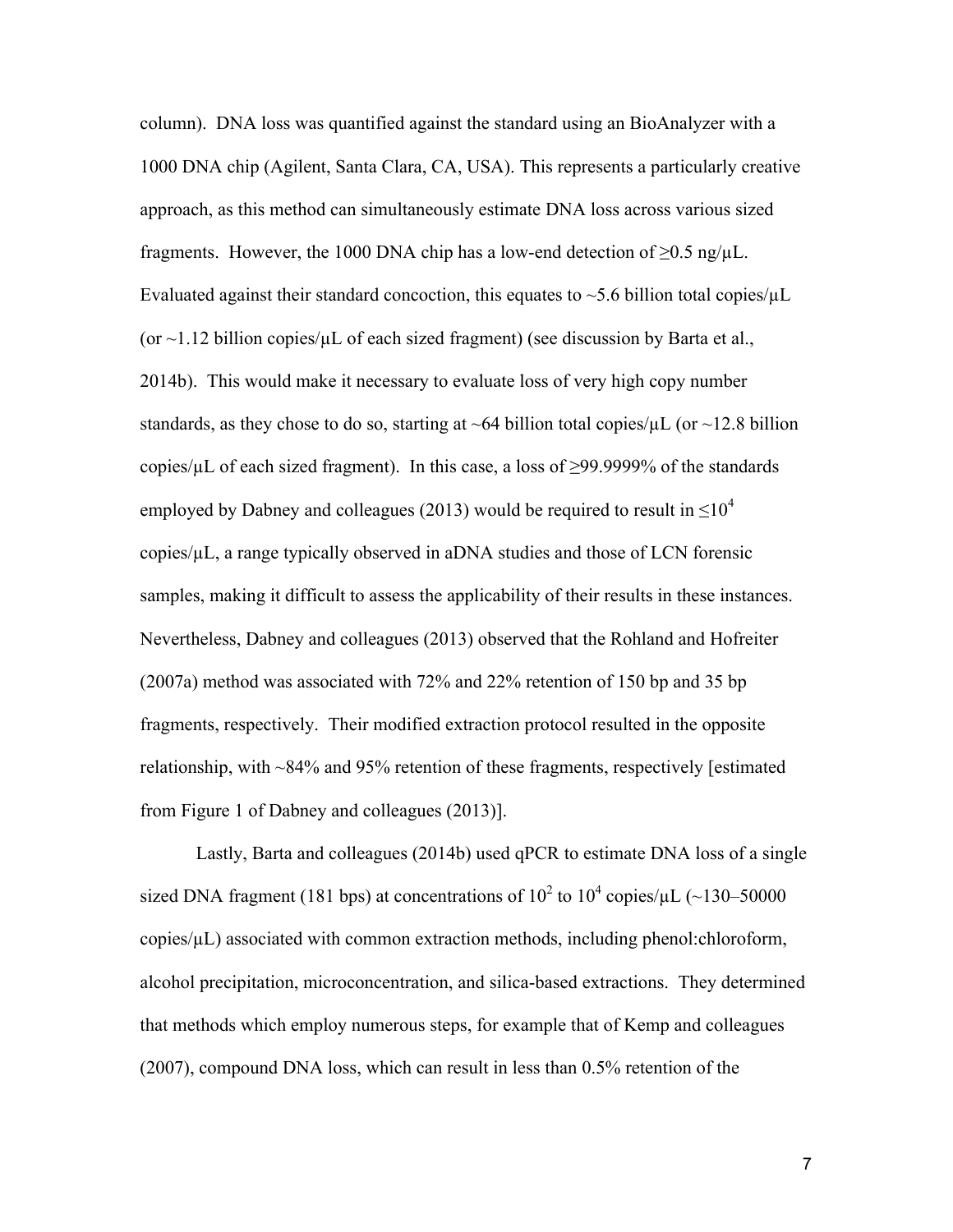molecules. Simple silica based methods [Wizard® PCR Preps Purification System (Promega, Madison, WI, USA) and QIAquick PCR purification kit] were associated with ~36–39% retention of the 181 bp standard. One drawback of the Barta and colleagues' (2014b) study was that their standard contained fragments of a single size.

Clearly, the differences among the methodological approaches and results obtained in the three studies just described underscores the need for further research directed at understanding DNA retention efficiencies. Thus, the object of the current study is to document DNA loss within a pool of 16 different sized fragments, corresponding to those targeted by the Promega PowerPlex  $16^{\circ}$  System. Ultimately, we followed the procedure of Barta and colleagues (2014b) in using qPCR to estimate DNA loss by comparing standards before (i.e., "copies in") and after (i.e., "copies out") purification, in this case with the Qiagen MinElute PCR Purification Kit. This permitted us to evaluate the relationship between DNA strand length and retention, and also that of starting copy number and retention.

## **Materials and Methods**

#### *System Choices*

The Promega PowerPlex 16® System was chosen to create standards because it targets the thirteen Combined DNA Index System (CODIS) markers, in addition to Amelogenin, Penta D, and Penta E markers. The amplicons produced from the Promega 9948 Male DNA sample range in size from 106 bps of the Amelogenin gene on the X chromosome to 428 bps from the Penta D locus on chromosome 15 (Table 1). Important to this experimental design is that the PowerPlex 16® System is validated for casework and the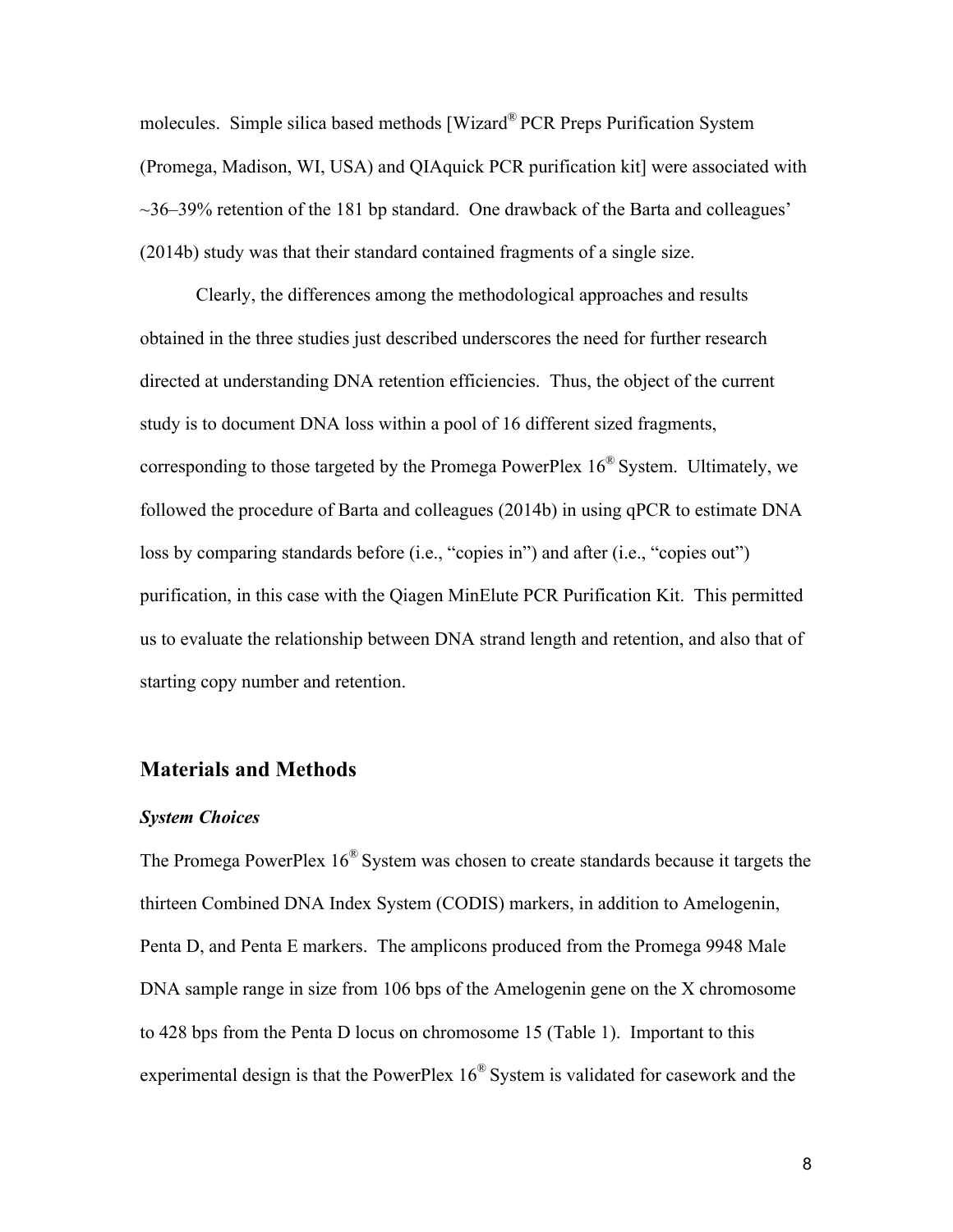primer sequences are published (Table 1) (Masibay et al., 2000; Krenke et al., 2002; Butler et al., 2003), which was essential to constructing the standards, as described below.

Qiagen's (2008: pg 8) claim that MinElute columns retain 80% of fragments ranging from 70 bp to 4 kilobases (kb), and that the membrane was made purposely for elution in volumes as small as  $10 \mu L$ , makes the MinElute PCR Purification Kit a common choice in library purification and/or enrichment for high throughput sequencing (e.g., Briggs et al., 2009; Maricic et al., 2010; Carpenter et al., 2013; Enk et al., 2013; Warinner et al., 2014). It is being increasingly used in the purification of DNA from ancient samples (Ginolhac et al., 2012; Dabney et al., 2013; Meiri et al., 2013), suboptimal samples [e.g., bones removed from aged owl pellets (Buś et al., 2014)], and also in forensic studies (Coble et al., 2009; Loreille et al., 2010; Ambers et al., 2014).

The components of the Qiagen MinElute PCR Purification Kit reveal that it is based on binding DNA to a fixed silica column [versus using loose silica, such as in the Promega Wizard® PCR Preps Purification System or the Rohland and Hofreiter (2007a) method], from which DNA is eluted after first washing with alcohol. Based on the Material Safety Data Sheets (MSDS), Buffer PB is a mixture of 25–50% guanidinium chloride (or hydrochloride, GuHCl) and 25–50% isopropanol. According to Qiagen, "Buffer PB contains a high concentration of guanidine hydrochloride and isopropanol. The exact composition of Buffer PB is confidential" and "The composition of Buffer PE is confidential" (www.qiagen.com). OpenWetWare (www.openwetware.org) states that Buffer PB is 5 M GuHCl and 30% isopropanol and Buffer PE is 10 mM Tris-HCl pH 7.5 and 80% ethanol. Buffer EB is 10 mM Tris-Cl, pH 8.5 (www.qiagen.com). In general,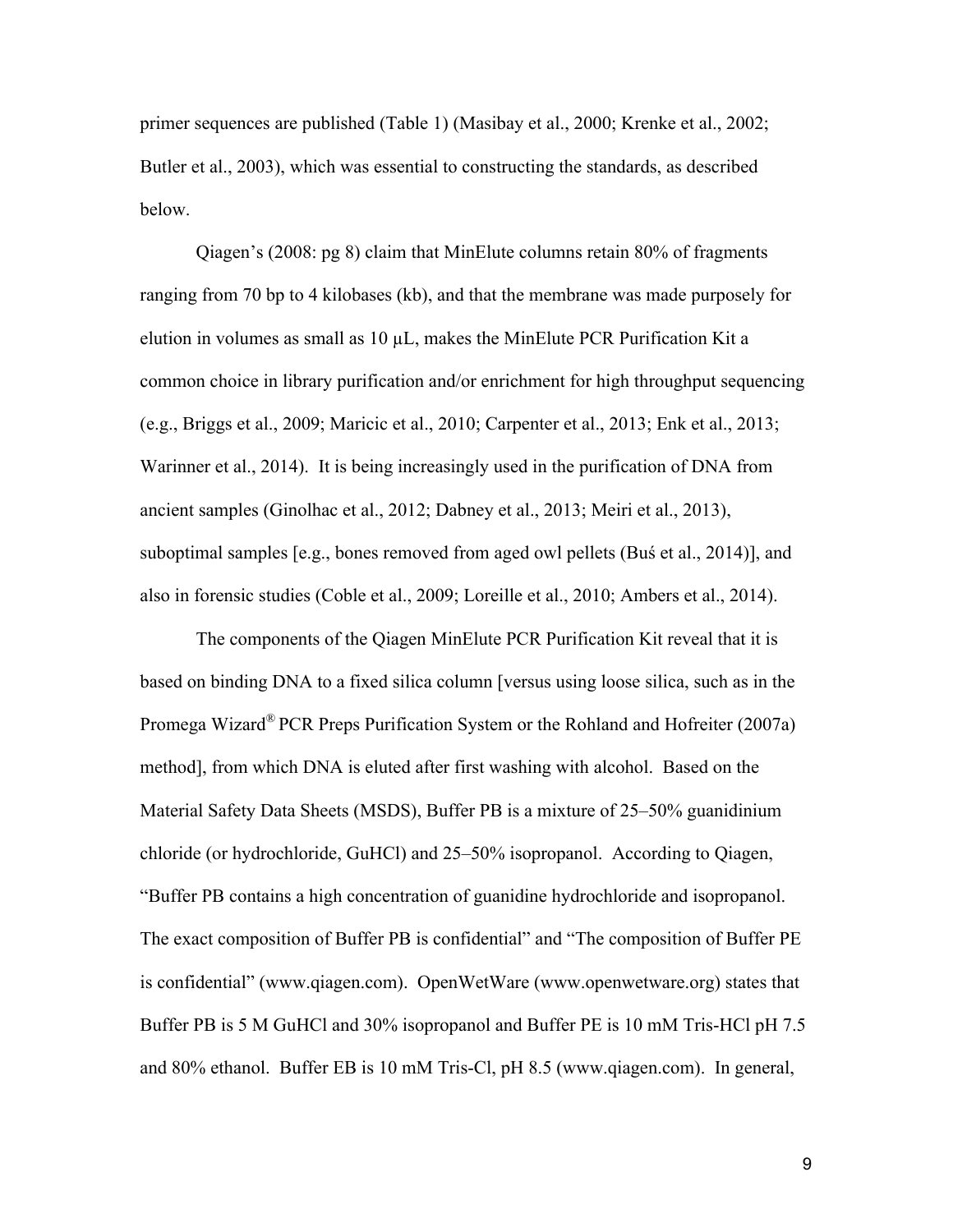most silica-based extraction methods, including the Qiagen MinElute PCR Purification Kit, are minor variants of that described by Boom and colleagues (1990).

For these reasons, we thought the Qiagen MinElute PCR Purification Kit represented a well-used product that would benefit researchers when subjected to tests for DNA loss.

# *Creating Individual Standards and Calculation of qPCR Efficiency (E) for Individual Markers*

Each of the sixteen fragments of the genome targeted by the PowerPlex  $16^{\circ}$  System were individually amplified eight times in 30 µL PCRs containing: 0.32 mM dNTPs, 1X PCR buffer, 1.5 mM  $MgCl<sub>2</sub>$ , 0.24 µL primers (Table 1), 0.6 U Platinum® Taq DNA Polymerase (Life Technologies), and 1.5 µL of male DNA (Promega 9948). PCR negatives accompanied these reactions to monitor for contamination. Cycling was performed with an initial 3 minute hold at 94°C followed by 40 cycles of 15 second holds at 94°C, 60°C, and 72°C, followed by a 3 minute hold at 72°C. Successful amplification was confirmed by separating 4  $\mu$ L of PCR product on 2% agarose gels, visualized with ethidium bromide staining under UV illumination.

The remaining volumes of each set of eight reactions were pooled and purified with the Qiagen QIAquick PCR Purification Kit following the manufacturer's protocol except that the pH indicator was not added and the final elution was conducted with molecular grade water. Following purification of the amplicons, standard concentration was determined by taking the average of 2–3 spectrophotometry readings using a Nanodrop (Thermoscientific), from which copy numbers were calculated as follows: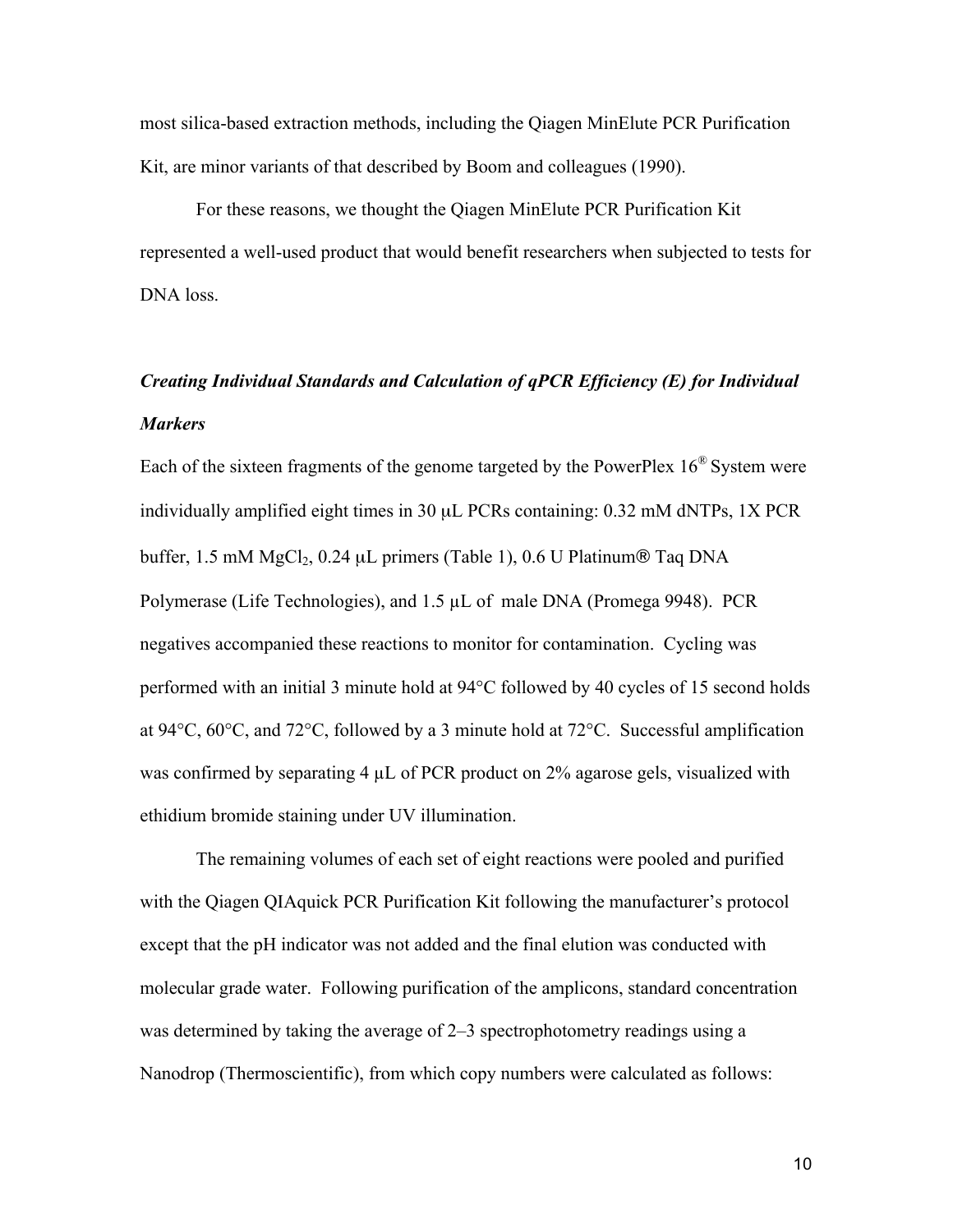1. The average weight of a base pair (bp) is 650 Daltons. The molecular weight of the amplicons from each of the 16 pools was estimated by taking the product of 650 and their bp length (Table 1). Where the Promega 9948 Male DNA is heterozygous at 11 of the PowerPlex  $16^{\circ}$  System markers, we used the mean length of the amplicon sizes. The inverse of the molecular weight is the number of moles of template present in one gram of material.

2. Using Avogadro's number of  $6.022 \times 10^{23}$  molecules/mole, the number of molecules of the template per gram can be calculated as:  $m\frac{d}{g}$  \* molecules/mol = molecules/g 3. Finally, the number of molecules in the purified pool of PCR products can be estimated by multiplying by  $1x10^{-9}$  (g/ng) to convert to ng and then multiplying by the concentration of the template  $(ng/\mu L)$ .

This calculation requires the user to input the concentration of the template present in ng/µL determined by spectrophotometry along with the length of the DNA molecules (in bps), and with this information the number of copies of the template can be calculated using the following:

number of copies = [amount (ng) \*  $6.022 \times 10^{23}$ ] / [length (bp) \*  $1 \times 10^{9}$  \* 650] Following calculation of the number of copies of each pool of amplicons, each was diluted to a volume containing  $1x10^9$  copies/ $\mu$ L. From these, a series of ten dilutions at  $1x10^5$ ,  $1x10^4$ ,  $5x10^3$ ,  $2x10^3$ ,  $1x10^3$ ,  $5x10^2$ ,  $2.5x10^2$ ,  $1x10^2$ ,  $5x10^1$ , and  $1x10^1$  copies/ $\mu$ L were created.

Quantitative PCRs were performed in an Applied Biosystems 7300 Real Time PCR System (Life Technologies). Twenty five  $\mu$ L qPCR reactions for FGA, D8S1179, vWA, and TPOX contained 0.256 mM dNTPs, 0.96X PCR Buffer, 3 mM MgCl<sub>2</sub>, 0.2X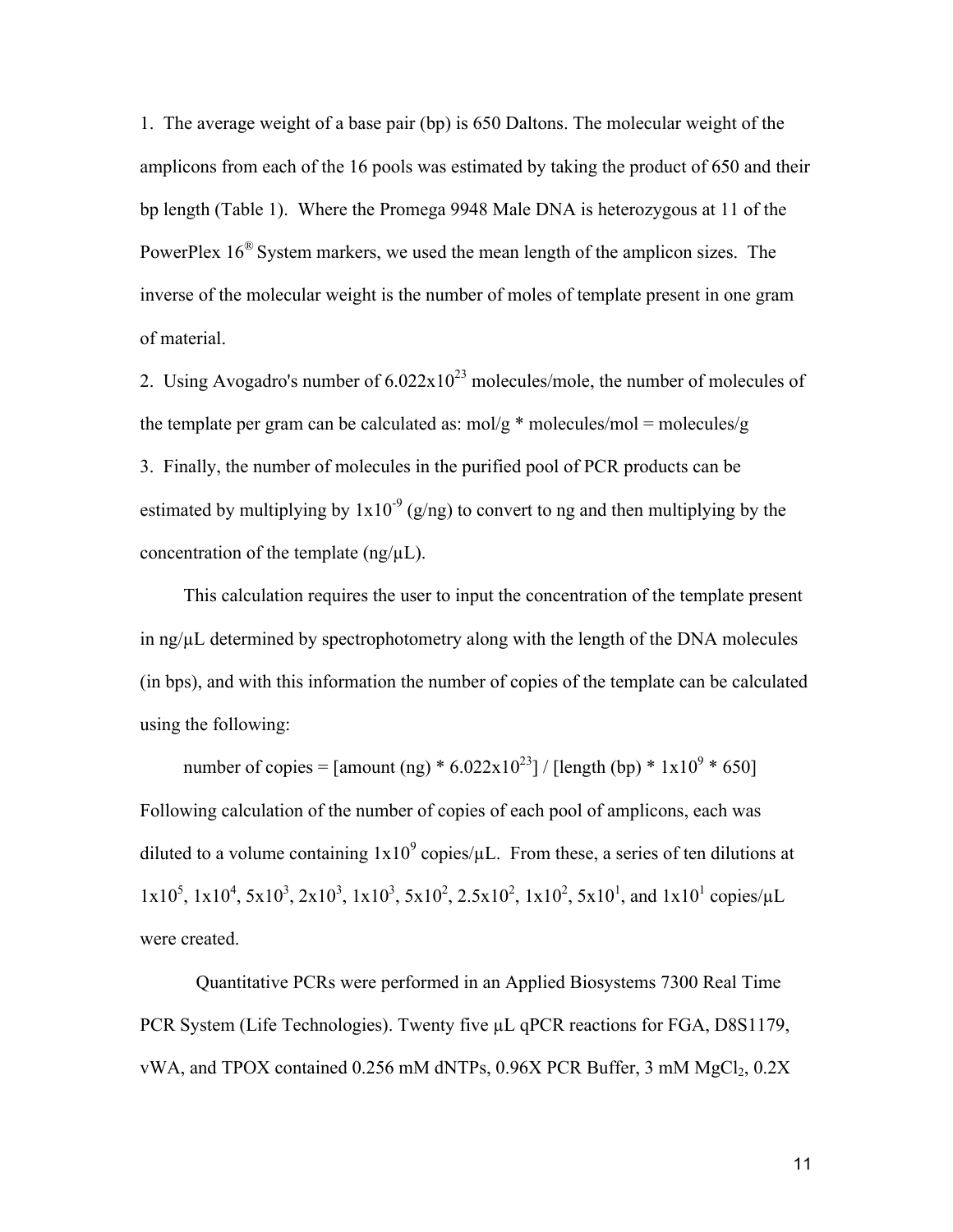SYBR® Green, 0.5 mM Rox, 0.4uM of each primer, 0.5 U of Platinum® Taq DNA Polymerase, and 5 µL of standard DNA. For the remaining twelve markers, 25 µL qPCR reactions contained: 12.5 µL SYBR® Green Real-Time PCR Master Mix (Life Technologies), 0.5 mM Rox, 0.4uM of each primer, and 5 µL of standard DNA. Cycling conditions were as follows: 50°C for 2 min, 95°C for 3 min, followed by fifty cycles of 95°C for 15 sec, 60°C for 30 sec, 72°C for 30 sec, and then a dissociation step of 95°C for 15 sec and 60 $\degree$ C for 1 min. The efficiency (E) and coefficient of determination (R<sup>2</sup>) were determined from standard curves, created from four to six reactions each from the ten dilutions. Four no template controls (NTCs) accompanied each set of reactions to monitor for the presence of contamination.

# *Creating Pooled Standards and Calculation of qPCR Efficiency (E) for Individual Markers Within the Pool*

The sixteen amplicons were pooled and diluted to  $1x10^7$ ,  $1x10^5$ ,  $1x10^4$ ,  $5x10^3$ ,  $2x10^3$ ,  $1x10^3$ ,  $5x10^2$ ,  $2.5x10^2$ ,  $1x10^2$ ,  $5x10^1$ ,  $1x10^1$  copies/ $\mu$ L. For example, the  $1x10^5$  dilution contained  $1x10^5$  copies of each of the sixteen amplicons per  $\mu$ L (totaling 1.6 x10<sup>6</sup> total amplicons per  $\mu$ L). Quantitative PCR was conducted using the SYBR® Green Real-Time PCR Master Mix as described above. The E and  $R^2$  for each of the sixteen reactions were determined from standard curves, created from four to six reactions each from ten dilutions ranging  $1x10^5$  to  $1x10^1$  copies/ $\mu$ L. Four no template controls (NTCs) accompanied each set of reactions to monitor for the presence of contamination.

#### *Evaluating DNA Loss Associated with the Qiagen MinElute PCR Purification Kit*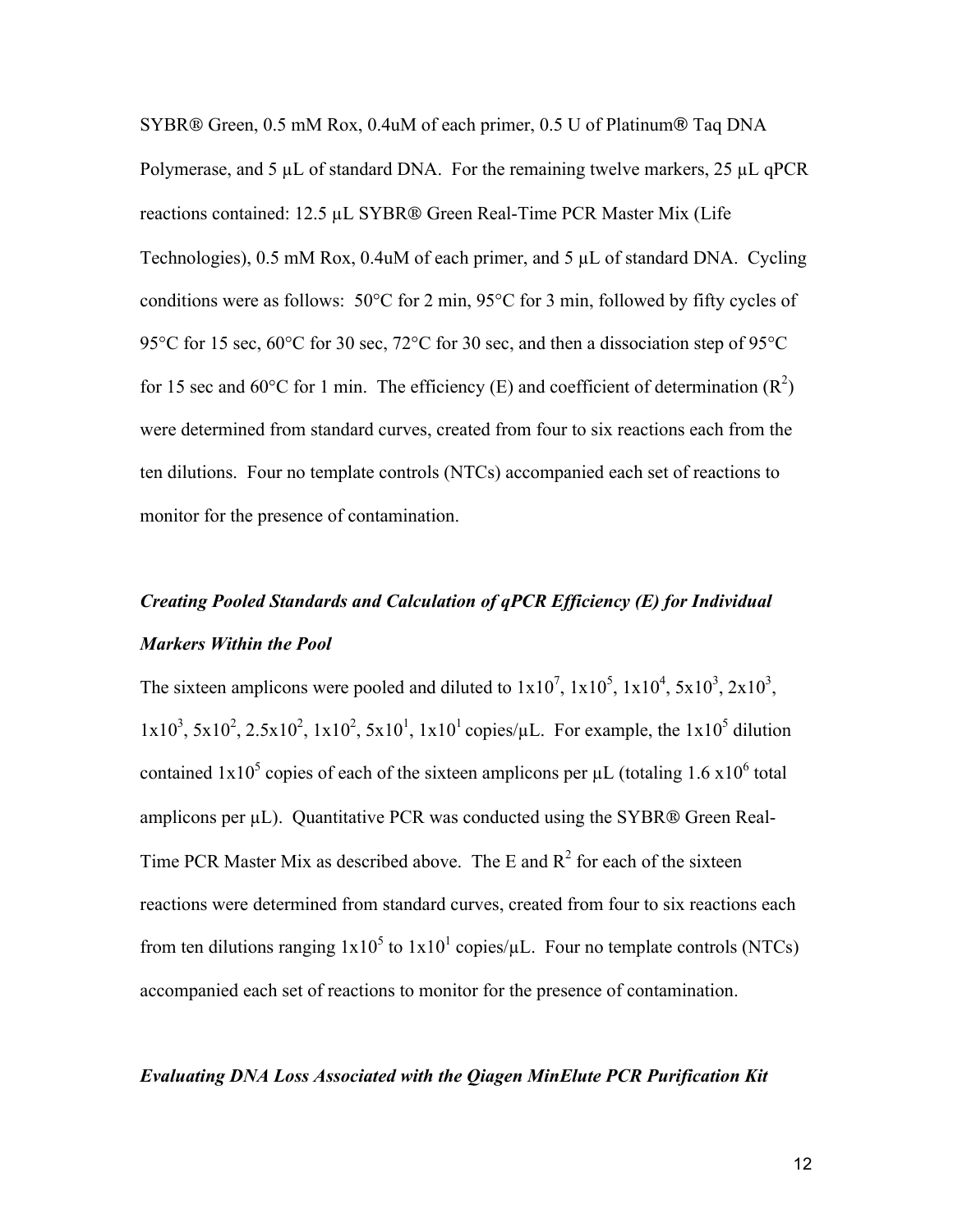DNA loss associated with use of the Qiagen MinElute PCR Purification Kit was estimated from the  $1x10^7$ ,  $1x10^5$ , and  $1x10^4$  pooled standards as follows:

1. A 400 µL aliquot of Buffer PB was added to 80 µL of each pooled standard (i.e., copies in) and mixed by inversion.

2. Each mixture was transferred to a MinElute column that was placed over a 2 mL collection tube. The tubes were centrifuged at 16,100 x g for 1 min in a fixed angle Eppendorf 5415D model centrifuge.

3. Flow-though was discarded and the MinElute columns were placed back into the collection tube.

4. A 750 µL aliquot of Buffer PE was added to each MinElute column and the tubes were centrifuged for 1 minute at 16,100 x g.

5. Flow-though was discarded and the MinElute columns were placed back into the collection tube. The tubes were centrifuged for 1 minute at 16,100 x g.

6. The MinElute columns were placed in clean 1.5 mL tubes to which 80 µL of 10mM Tris-HCl, ph 8.5 was added to the center of the column membrane. This was left at room temperature for 1 minute.

7. The tubes were centrifuged for 1 minute at 16,100 x g.

Extraction negatives were conducted in parallel with the standards to monitor the appearance of any contamination. The final 80 µL volumes contained molecules retained from the extraction process (i.e., copies out). Since the Penta D qPCR assay behaved stochastically and at times very poorly, both when analyzed individually, as well as when pooled (Table 1), this fragment was excluded from further analysis. Quantification of the other 15 markers retained in  $1x10^7$  extracted standards was conducted in duplicate against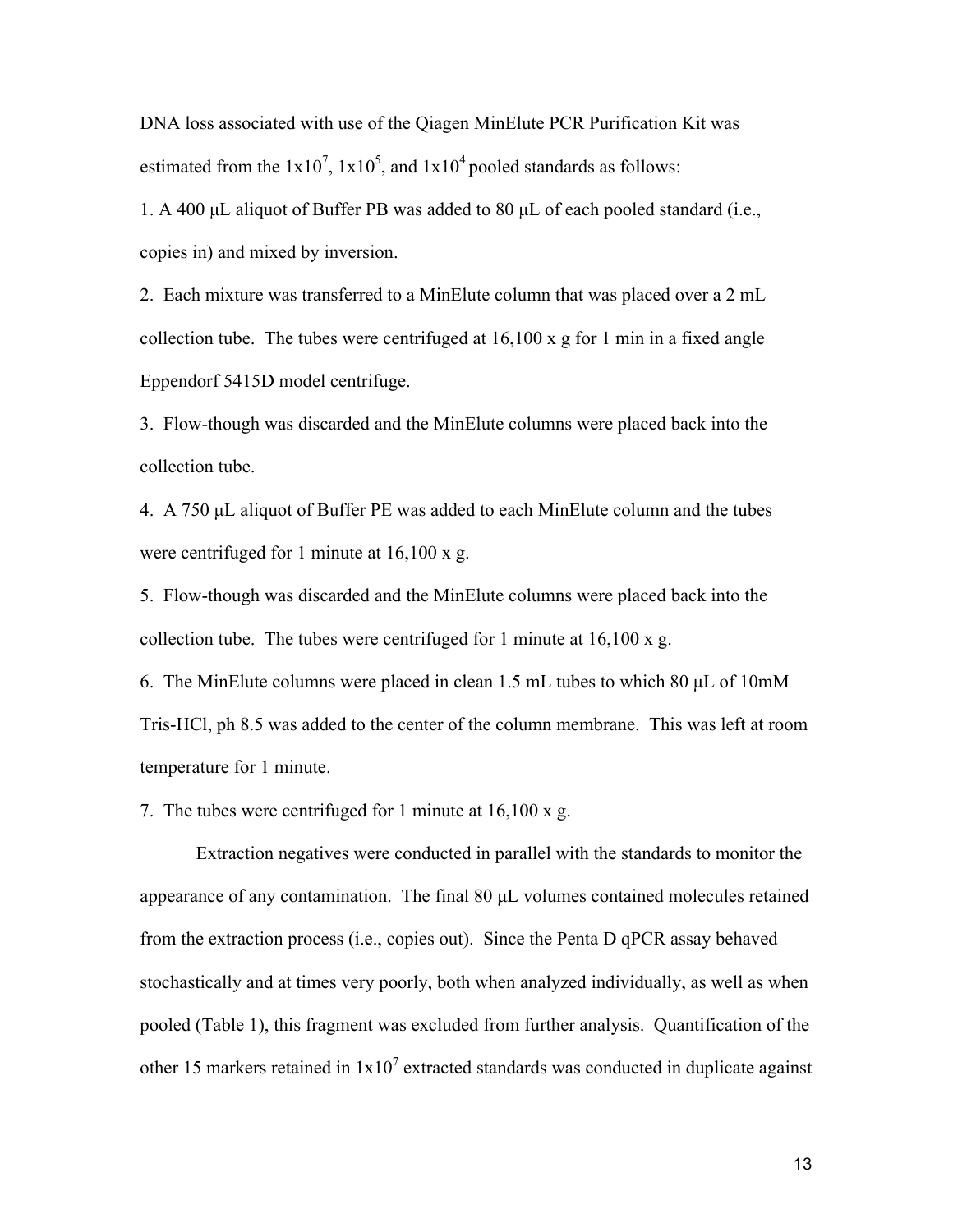standard curves, generated from two reactions each of  $1x10^7$ ,  $1x10^5$ ,  $1x10^4$ ,  $5x10^3$ ,  $2x10^3$ ,  $1x10^3$ ,  $5x10^2$ ,  $2.5x10^2$ , and  $1x10^2$ . Two additional  $1x10^7$  standards were quantified as unknowns in order to monitor the concentration of the pre-extracted standard. Quantification of the molecules that remained in the  $1x10^5$  and  $1x10^4$  extracted standards was similarly conducted, but against standard curves generated from  $1x10^5$ ,  $1x10^4$ ,  $5x10^3$ ,  $2x10^3$ ,  $1x10^3$ ,  $5x10^2$ ,  $2.5x10^2$ , and  $5x10^1$  reactions. Two additional  $1x10^5$  and  $1x10^4$ standards were also quantified as unknowns in order to monitor the concentration of these pre-extracted standards. Quantitative PCR reactions were conducted with SYBR® Green Real-Time PCR Master Mix as described above.

#### *Calculating Efficiency of DNA Retention*

Subtraction of the number of "copies out" (measured as the average of duplicate qPCR amplifications from the molecules retained following extraction) from "copies in" (measured as the average of duplicate qPCR amplifications of the standards treated as unknowns) divided by "copies in" multiplied by 100 provides the percent efficiency (or percent retention of molecules of each experimental method: [(copies in - copies out)/ copies in] \*100=efficiency). One hundred minus efficiency provides a measure of percent loss. Loss of each of the 15 markers was determined in this manner 3–4 times, from which the average loss and its associated uncorrected standard deviation (i.e., the standard deviation of the sample) were calculated.

Linear regression of percent DNA loss against base pair length and starting copy number was conducted in StatPlus. An alpha value of 0.05 was used as the cut-off for statistical significance.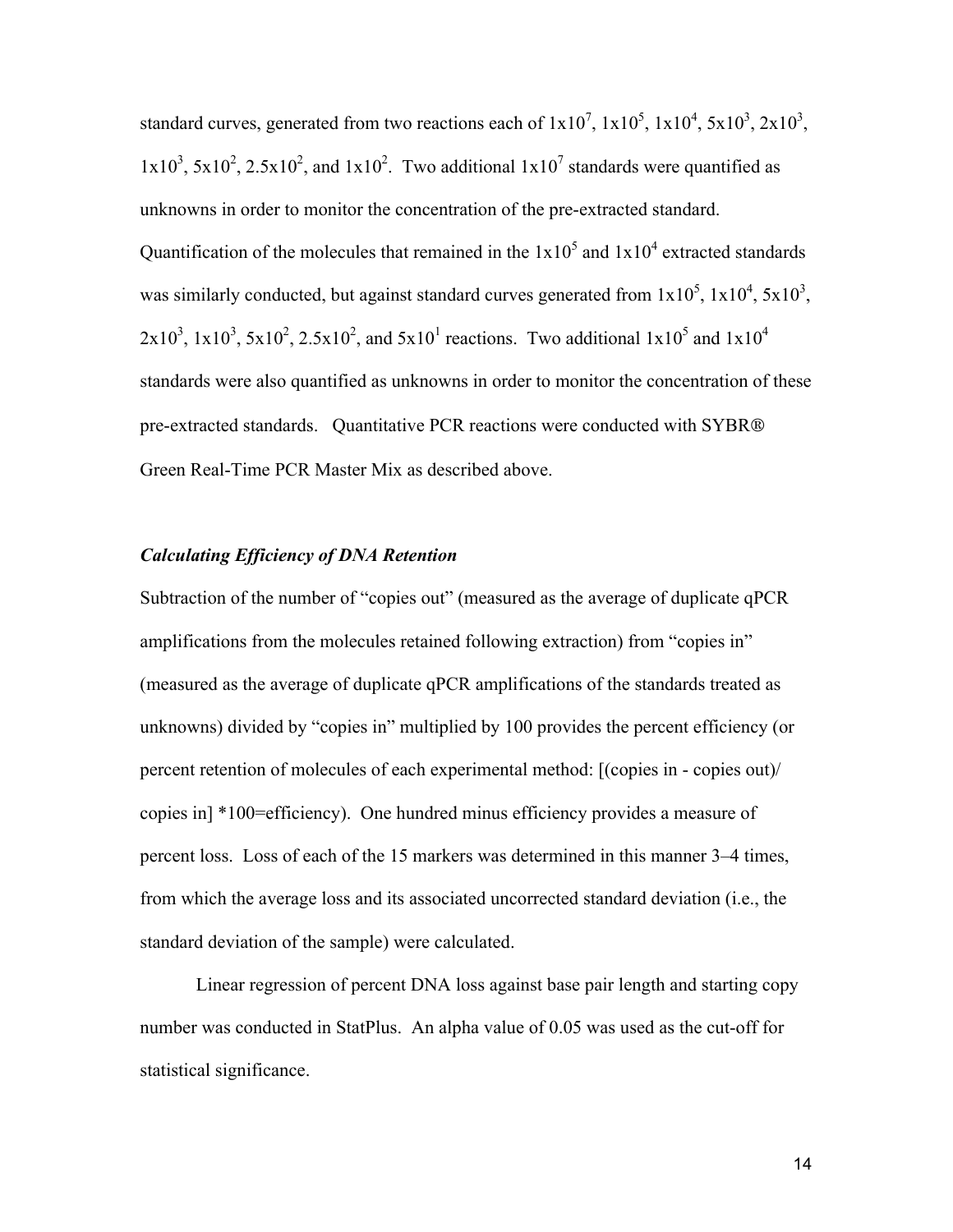## **Results**

Individually screened, the qPCR efficiencies for 15 markers ranged from 75.81–104.12% (Table 1). The Penta D qPCRs behaved unpredictably, and at best achieved an efficiency of 68.05%. Screened within a pool, qPCR efficiencies for 14 markers ranged from 86.69–100.81%. While the efficiency of the D21S11 reaction was 64.33%, we proceeded to evaluate loss of these amplicons with the intention of omitting the results if the efficiencies did not improve. The efficiency of Penta E was 84.30%, but due to its large fragment size, this was not considered unacceptable, and the copy numbers relevant to the standards were fairly consistent.

The efficiencies of all subsequent qPCRs used to evaluate DNA loss ranged from 82.27–96.53% and the  $R^2$  values from 0.9918–0.9995 (Appendix A). It is notable that the three D21S11 qPCR reactions had efficiencies of 89.89–91.46%, suggesting that quantifications from these reactions are reliable.

Across the trials, average DNA loss of the  $1x10^4$  standards ranged from 34.68% (SD 5.2%) to 60.56% (SD 1.84%), the  $1x10^5$  standards ranged from 34.83% (SD 5.25%) to 54.28% (SD 4.72%), and the  $1x10^7$  standards ranged from 21.75% (SD 2.7%) to 41.17 (SD 1.86%) (Appendix A, Table 2). While the shortest DNA fragment (Amelogenin, average 109 bps) was associated with the greatest percentage loss across all of the standards, the slopes between DNA fragment size (106–409 bps) are no different than zero (i.e., p-values are greater than 0.05) (Figure 1). While there is an inverse relationship between starting copy  $(10^4, 10^5, 10^7)$  and average loss (see Table 2, 42.95%, 41.72%, 32.44%), the slope is not different from zero ( $p=0.063$ ).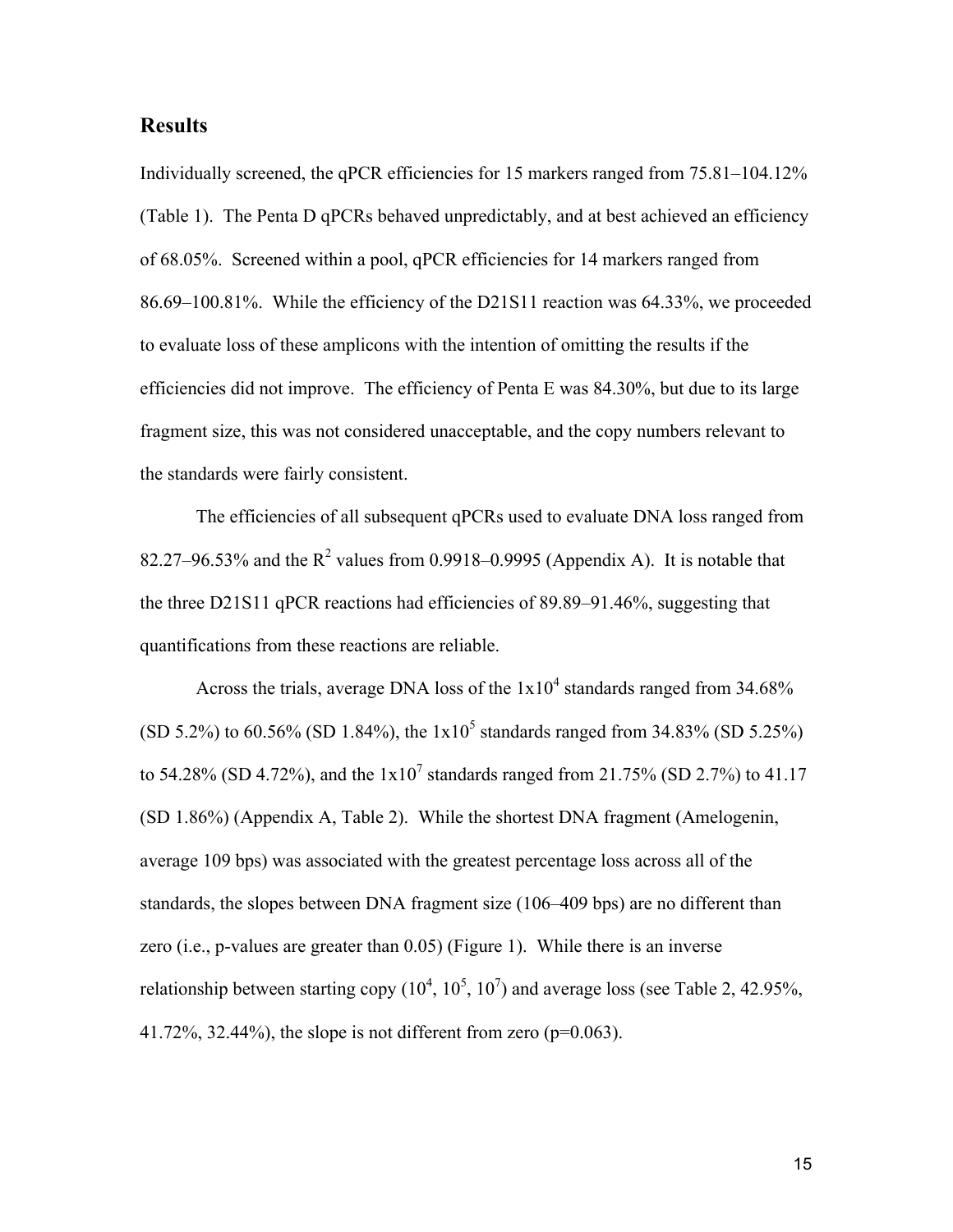## **Discussion**

All steps in the extraction and purification of DNA from biological materials will result in some loss of DNA. While the degree of loss associated with various manipulations is largely unknown, it is important to at least have an estimation, which was the goal of this study. For example, LCN is an expectation for DNA derived from ancient samples. In fact, this is one of numerous characteristics of aDNA that are used for convincing others of the authenticity of one's results (Cooper and Poinar, 2000; Pääbo et al., 2004). However, the potential degree to which researchers may create the condition, then use that condition to authenticate their results has only recently come to light (Barta et al., 2014b). More important than arguing what are acceptable copy numbers for aDNA samples or how LCN is to be defined, is advocating a wide spread recognition that large numbers of precious DNA copies are inadvertently discarded during the extraction and purification processes. This parallels closely with the message conveyed by van Oorschot and colleagues (2003) following their realization that not all of the DNA present on touched objects is recovered. We are optimistic that results from our study and other recent studies about DNA loss (Lee et al., 2010; Dabney et al., 2013; Barta et al., 2014b) will encourage researchers to focus attention on potentially solving, or at least minimizing this problem, as was recently done by Dabney and colleagues (2013). It would be very interesting to see if their modified protocol is also useful in retaining lower copy number standards, since that would, presumably, be a more accurate reflection of starting copy numbers in degraded, ancient and/or LCN samples.

During the present study, individual average loss of amplicons ranged from 21.75% to 60.56% (mean 39.03%), which is lower than that observed  $(\sim 71-74\%)$  of a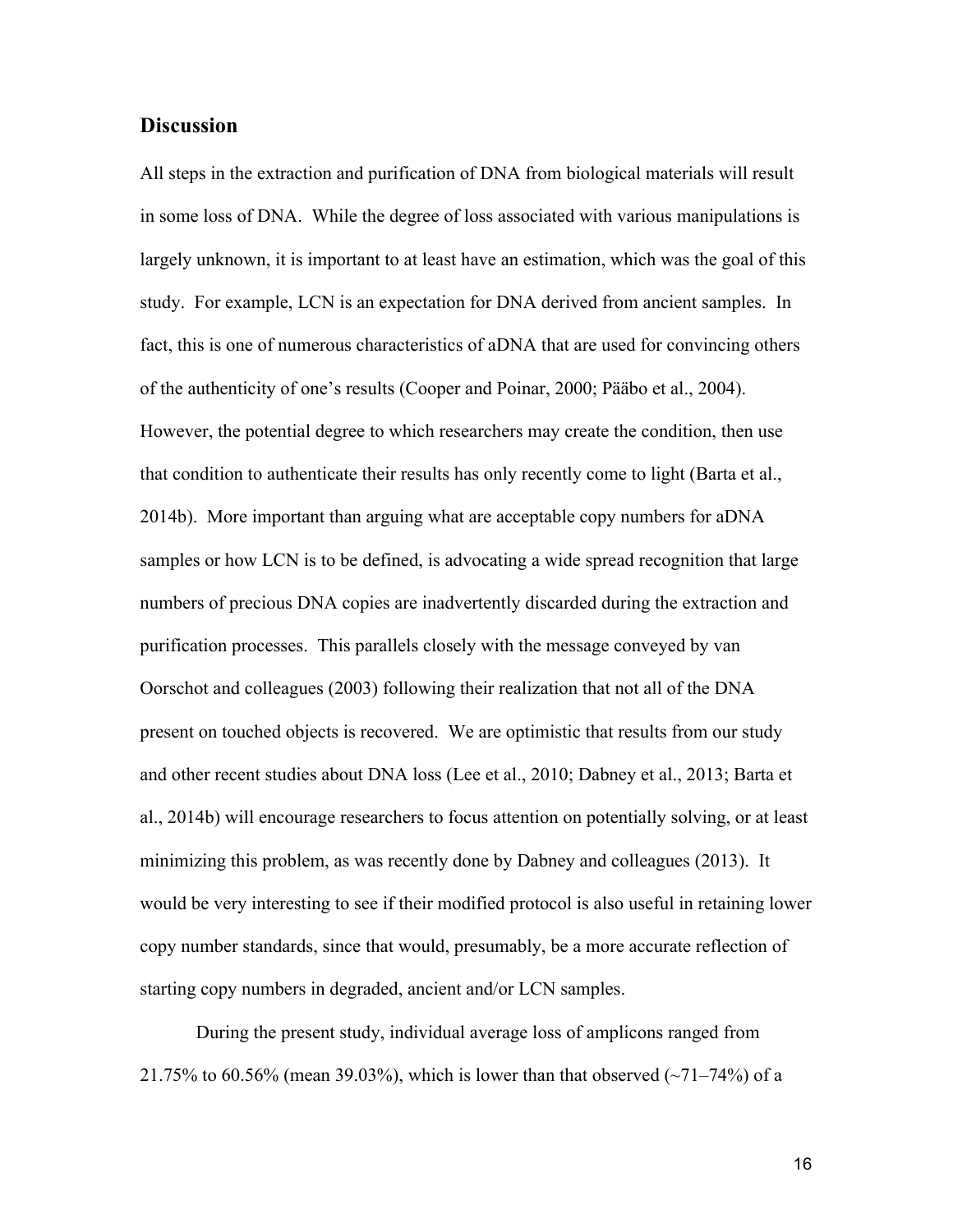single 181 bp standard using the Promega Wizard<sup>®</sup> PCR Preps Purification System and the QIAquick PCR purification kit (Barta et al., 2014b). This might be the result of carrier effect within a pooled standard of 16 different sized fragments. It could also be a product of using the Qiagen MinElute PCR Purification Kit, which employs a different chemistry compared to the Promega Wizard® PCR Preps Purification System, and uses a modified fixed silica column compared to that employed in the QIAquick PCR purification kit.

Our results are inconsistent with Qiagen's (2008) claim that 80% of DNA fragments ranging 70 bp to 4 kb are retained (i.e., only a 20% loss) by the MinElute PCR Purification Kit. This might be a product of some deviations from the published protocol (Qiagen, 2008). First, we did not add pH indicator to the Buffer PB to determine if the mixture of this buffer with our DNA standards resulted in suboptimal pH [i.e., indicated when the Buffer PB (with pH indicator) turns from yellow to orange or violet]. During revision of our manuscript we tested whether mixtures of  $1x10^7$ ,  $1x10^5$ , and  $1x10^4$  pooled standards and the Buffer PB (with pH indicator) resulted in suboptimal pH; they did not. Secondly, we eluted DNA in the final step with 10mM Tris-HCl, pH 8.5 instead of using Buffer EB. Yet, as described in the Qiagen (2008) manual and at their website (www.qiagen.com), Buffer EB is 10mM Tris-HCl, pH 8.5. In either case, we do not feel that these deviations from protocol explain much, if any, of the deviation between Qiagen's claim of 20% loss and our observed loss of 21.75% to 60.56% (mean 39.03%). Since Qiagen (2008) does not report on the variance of their observed loss, it is impossible to know if it overlaps sufficiently with ours to warrant no statistical difference between our observed means and theirs.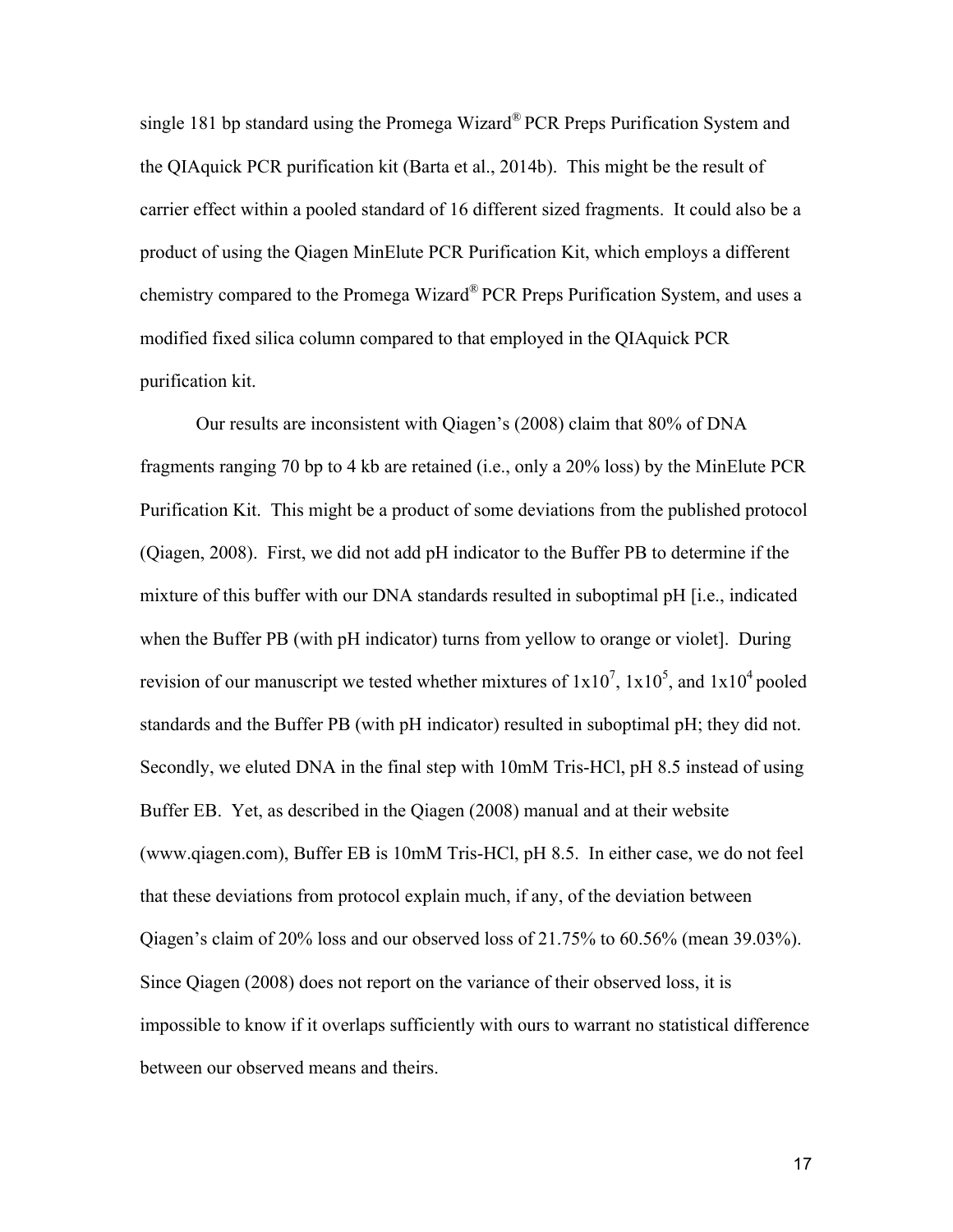As highlighted by Barta and colleagues (2014b), manufacturers' methods that lead to claims of extraction efficiencies are typically not described, which is true for the Qiagen MinElute PCR Purification Kit (Qiagen, 2008). While the Qiagen (2008) manual describes visual estimation of DNA loss of a 5.5 kb fragment on an agarose gel, it is not clear how this relates to their estimation of the efficiency of the MinElute PCR Purification Kit. It should be the responsibility of manufacturers to clearly and more accurately describe how their observations were made and/or to produce peer reviewed reports that could be scrutinized by members of the scientific community.

On a related note to manufacturers' claims, it is incredible that Dabney and colleagues (2013) were able to retain ~95% of 35 bp fragments (estimated from their Fig 1), given Qiagen's (2008) claims that the Qiagen MinElute PCR Purification Kit will specifically remove fragments ≤40 bps. Further understanding of what specific aspect of their modified protocol led to this unexpected recovery is needed, because at present the cause of this effect is not clear (i.e., buffer composition or volume, or perhaps both modifications are required).

Our experiments to evaluate the relationship between DNA strand length and retention, and also that of starting copy number and retention, revealed no clear relationships. With regard to the former, DNA binding efficiency to silica should be unrelated to molecule length (Melzak et al., 1996), yet silica methods are used specifically to remove short fragments of DNA (e.g., Qiagen, 2008) and have been demonstrated empirically to do so, at least with the method of Rohland and Hofreiter (2007a) conducted by Dabney and colleagues (2013). It is interesting that we observed no relationship between starting concentration and DNA loss, which suggests that we did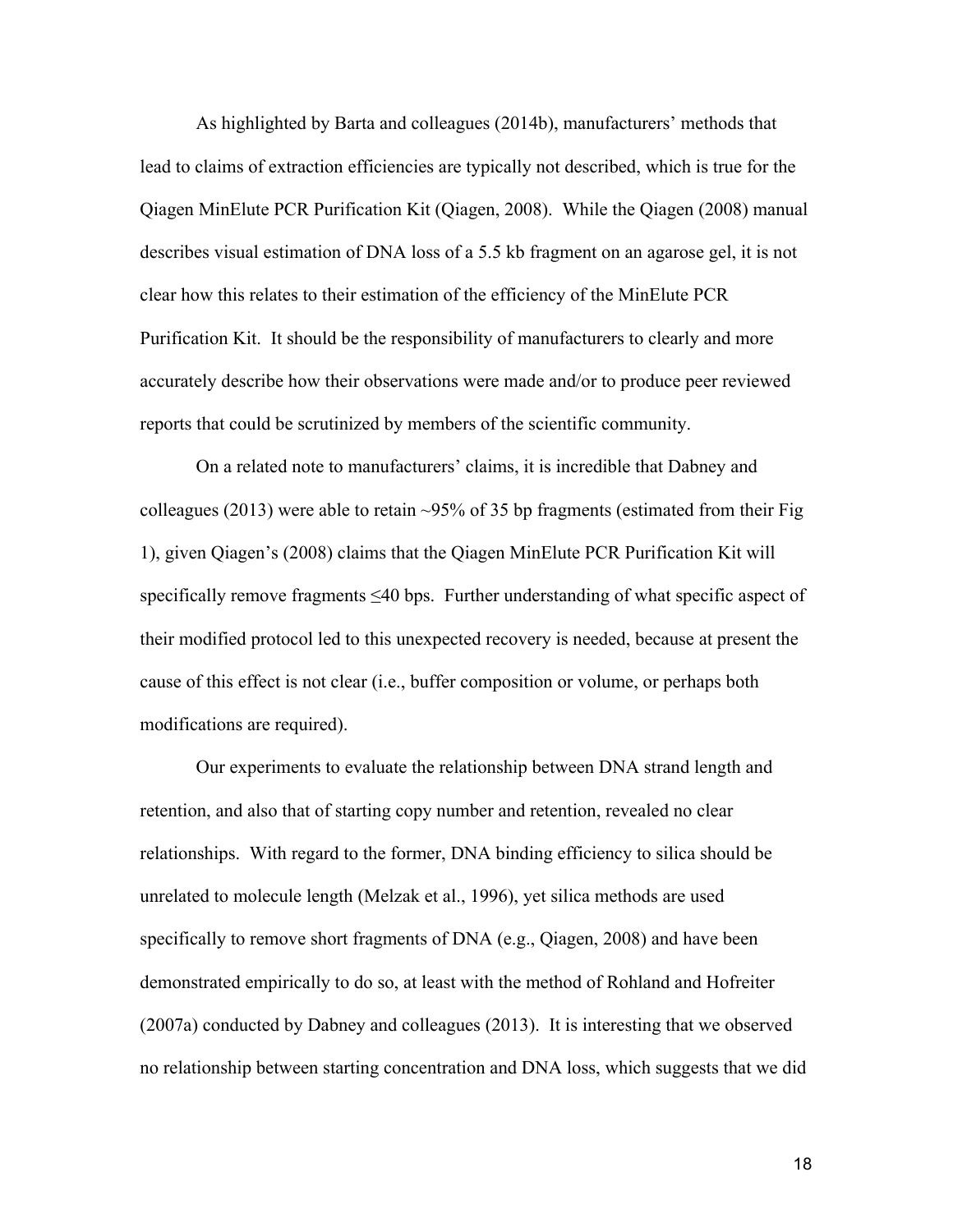not reach a saturation point of DNA on the silica column. Yet this saturation point does not appear to have been reached even by Dabney and colleagues (2013) with a much higher copy number standard  $(1x10^{10})$ . This begs an important question regarding the mechanism of DNA loss that has yet to be addressed—is the DNA not binding efficiently to the silica, or is it not being efficiently released from the silica once it is bound? Additional experiments to resolve this question could lead to some intriguing insights.

Models are, by their nature, inaccurate representations of reality, built to be simple, and to test specific aspects of reality. We are well aware that our standards mimic *only* the sizes, and possible concentrations, of DNA typically recovered from degraded and ancient samples. It would be ideal to be able to generate synthetic DNA standards that exhibit, for example, a known degree of cytosine deamination and/or crosslinking to other biomolecules (e.g., that which forms Maillard products), and/or are in association with known quantities of PCR inhibitors. While some of these associated variables could lead to better retention of DNA during the extraction and purification processes, the mechanism(s) by which they would work are presently not clear. The experiments of Lee and colleagues (2010) demonstrate that the efficiency of silica based extraction in retaining 50 ng of genomic DNA is largely unaffected by the presence of hematin (12–60 nmol) or humic acid (1.5–15.0  $\mu$ g). However, simply mixing some quantity of DNA with some concentration of PCR inhibitors may also not be a good reflection of reality. For example, even with the potential of losing a tremendous amount of DNA each time they are conducted, repeated silica extractions have proven very useful in the retrieval of DNA from ancient specimens associated with high amounts of PCR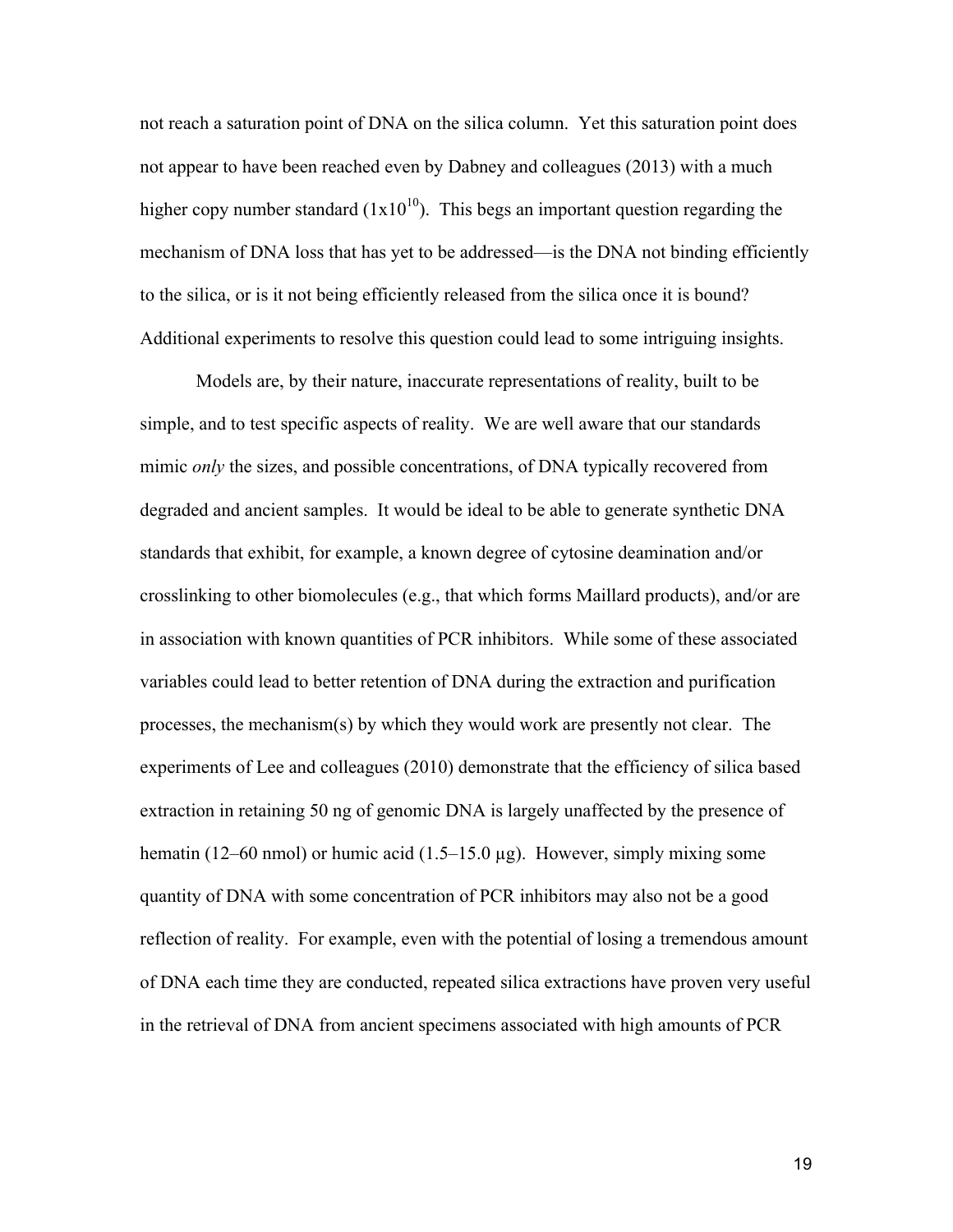inhibitors (Kemp et al., 2006; Grier et al., 2013; Kemp et al., 2014; Moss et al., 2014). This makes it obvious to us that reality is more complex than any model being proposed.

Given that there are about as many extraction protocols as there are labs working with aDNA (Anderung et al., 2008), we do not claim to know the best method for reducing loss. We have only tested one such protocol here and previously we evaluated a few others (Barta et al., 2014b). However, researchers using *any method* can adopt the rationale and methodological outline we provide for testing DNA loss against a standard. We strongly encourage others to follow our lead [or similar approach (Lee et al., 2010; Dabney et al., 2013)]. By comparing extraction results against a standard, testing the efficiency of DNA retention of *any and every* method is possible.

Twenty-five years following initial demonstrations that ancient bones contain preserved DNA, even hundreds to thousands of years after death, we are still trying to resolve the many difficulties and unique obstacles generated by the study of degraded and LCN DNA. The power to derive even partial profiles from skeletal elements is indispensable to the forensic sciences and the aDNA field. However, it is advisable to remain humble to the notion that there are still fundamental aspects of DNA preservation and its extraction that are poorly understood. Our study and those of others now collectively suggest that there may be appreciably more DNA preserved in ancient and degraded bone samples, and demonstrate that the mechanisms for retaining DNA in extracts may be highly variable. Any additional amount of DNA that can be retained through the extraction process would only serve to improve the ability to close forensic cases and develop more accurate reconstructions of the evolutionary history of humans and other organisms.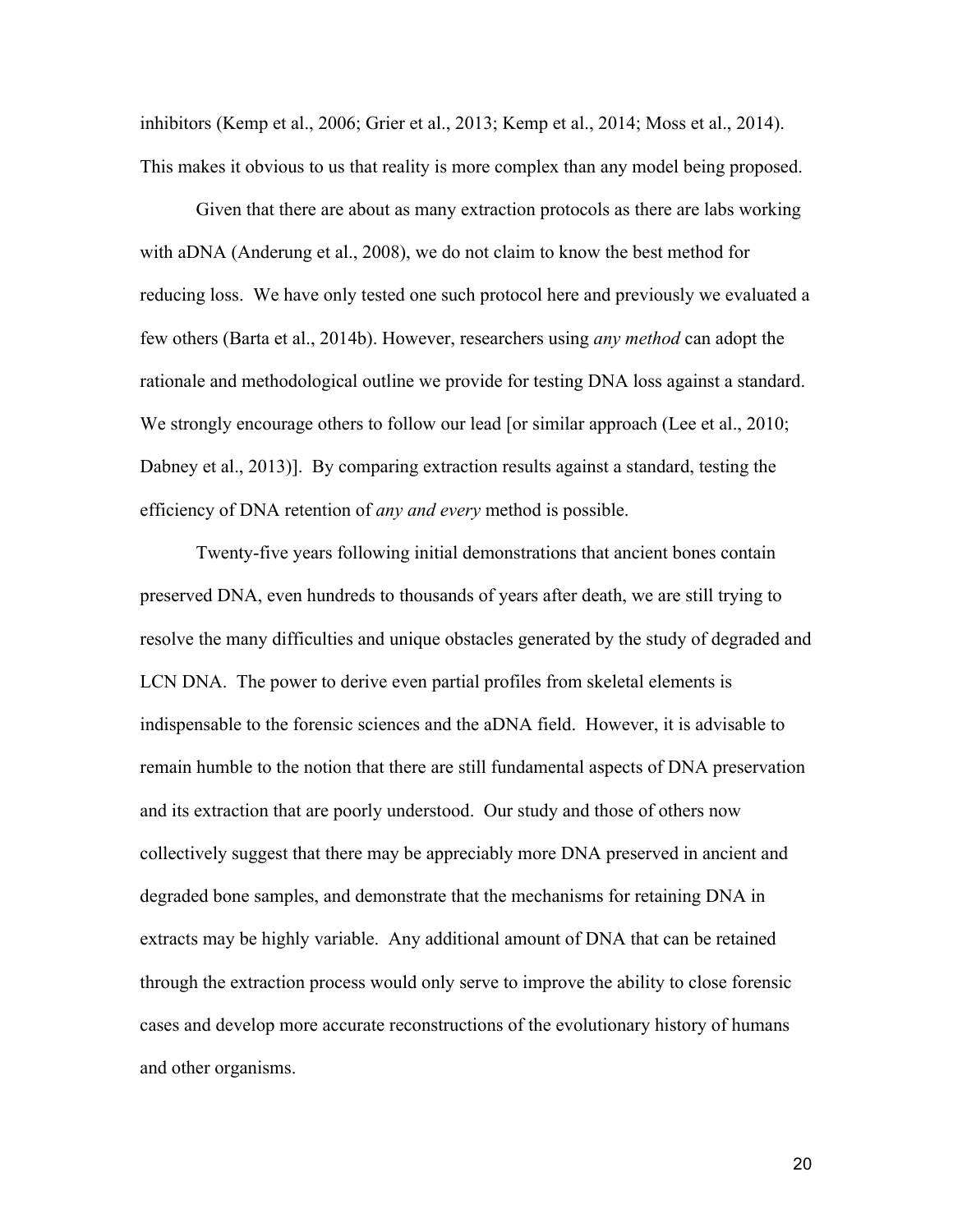## **Acknowledgements**

Thanks to Kathleen Judd for assistance in the laboratory. This project was supported by Award No. 2011-DN-BX- K549 awarded by the National Institute of Justice, Office of Justice Programs, U.S. Department of Justice. The opinions, findings, and conclusions or recommendations expressed in this publication/program/exhibition are those of the author(s) and do not necessarily reflect those of the Department of Justice.

## **Literature Cited**

- Ambers A, Gill-King H, Dirkmaat D, et al. (2014) Autosomal and Y-STR analysis of degraded DNA from the 120-year-old skeletal remains of Ezekiel Harper. *Forensic Science International: Genetics* 9:33–41.
- Anderung C, Persson P, Bouwman A, et al. (2008) Fishing for ancient DNA. *Forensic Sci Int Genet* 2:104–7.
- Barta JL, Monroe C, Crockford SJ, et al. (2014a) Mitochondrial DNA Preservation Across 3000 Year Old Northern Fur Seal Ribs is Not Related to Bone Density: Implications for Forensic Investigations. *Forensic Science International* 239:11– 18.
- Barta JL, Monroe C, Teisberg JE, et al. (2014b) One of the Key Characteristics of Ancient and Forensic DNA, Low Copy Number, May be a Product of its Extraction. *Journal of Archaeological Science* 46:281–289.
- Boom R, Sol C, Salimans M, et al. (1990) Rapid and simple method for purification of nucleic acids. *J Clin Microbiol* 28:495–503.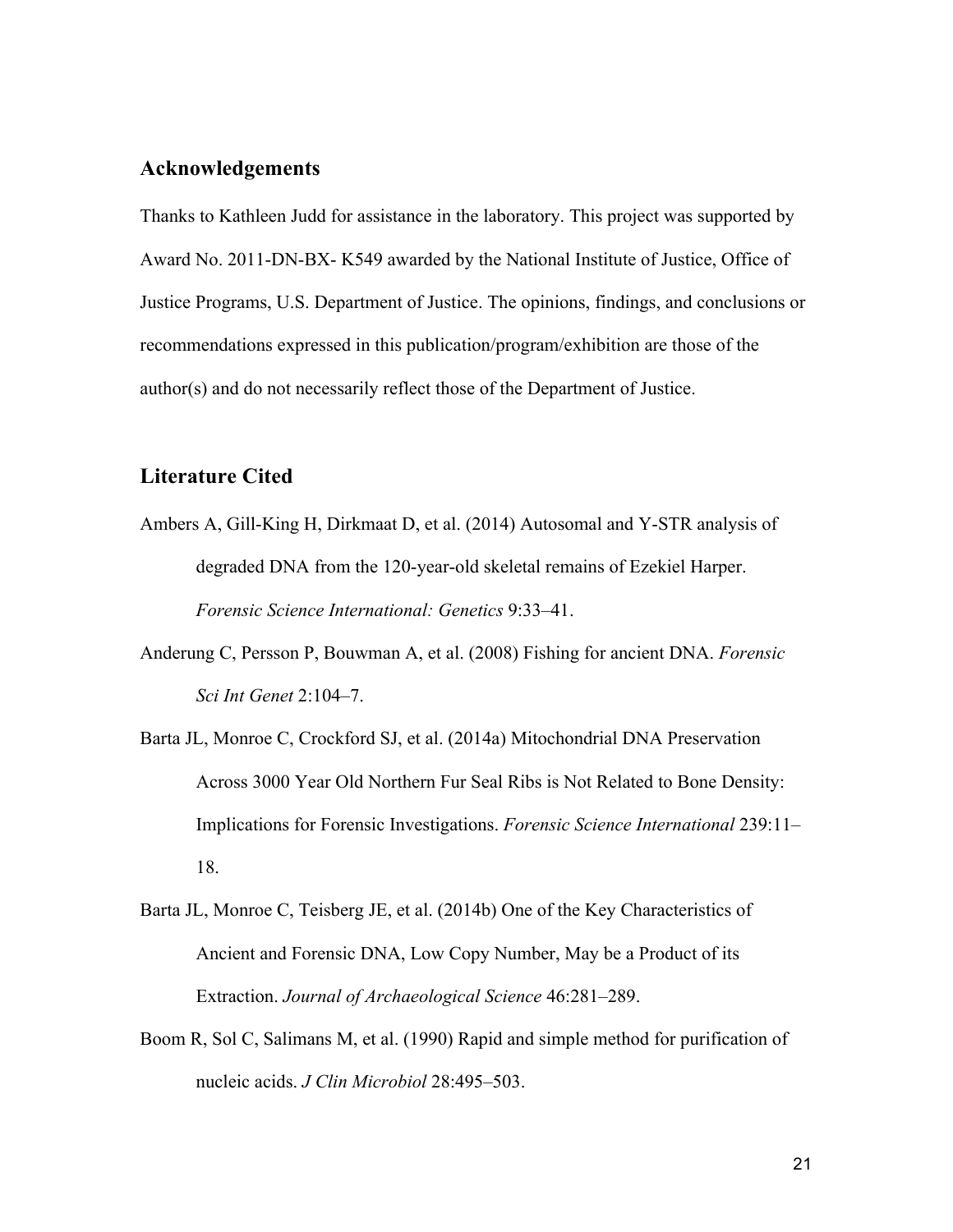- Buś MM, Z mihorski M, Romanowski J, et al. (2014) High efficiency protocol of DNA extraction from Micromys minutus mandibles from owl pellets: a tool for molecular research of cryptic mammal species. *Acta Theriol* 59:99–109.
- Butler JM, Shen Y, and McCord BR (2003) The Development of Reduced Size STR Amplicons as Tools for Analysis of Degraded DNA. *J Forensic Sci* 48:1054– 1064.
- Campos PF, Craig OE, Turner-Walker G, et al. (2012) DNA in ancient bone Where is it located and how should we extract it? *Annals of Anatomy* 194:7–16.
- Castella V, Dimo-Simonin N, Brandt-Casadevall C, et al. (2006) Forensic evaluation of the QIAshredder/QIAamp DNA extraction procedure. *Forensic Sci Int* 156:70–3.
- Cattaneo C, Craig OE, James NT, et al. (1997) Comparison of Three DNA Extraction Methods on Bone and Blood Stains up to 43 Years Old and Amplification of Three Different Gene Sequences. *J Forensic Sci* 42:1126–1135.
- Coble MD, Loreille OM, Wadhams MJ, et al. (2009) Mystery solved: the identification of the two missing Romanov children using DNA analysis. *PLoS One* 4:e4838.
- Dabney J, Knapp M, Glocke I, et al. (2013) Complete mitochondrial genome sequence of a Middle Pleistocene cave bear reconstructed from ultrashort DNA fragments. *Proc Natl Acad Sci U S A* 110:15758–63.
- Davoren J, Vanek D, Konjhodzic R, et al. (2007) Highly effective DNA extraction method for nuclear short tandem repeat testing of skeletal remains from mass graves. *Croat Med J* 48:478–85.
- Gill P, and Buckleton J (2010) A universal strategy to interpret DNA profiles that does not require a definition of low-copy-number. *Forensic Sci Int Genet* 4:221–7.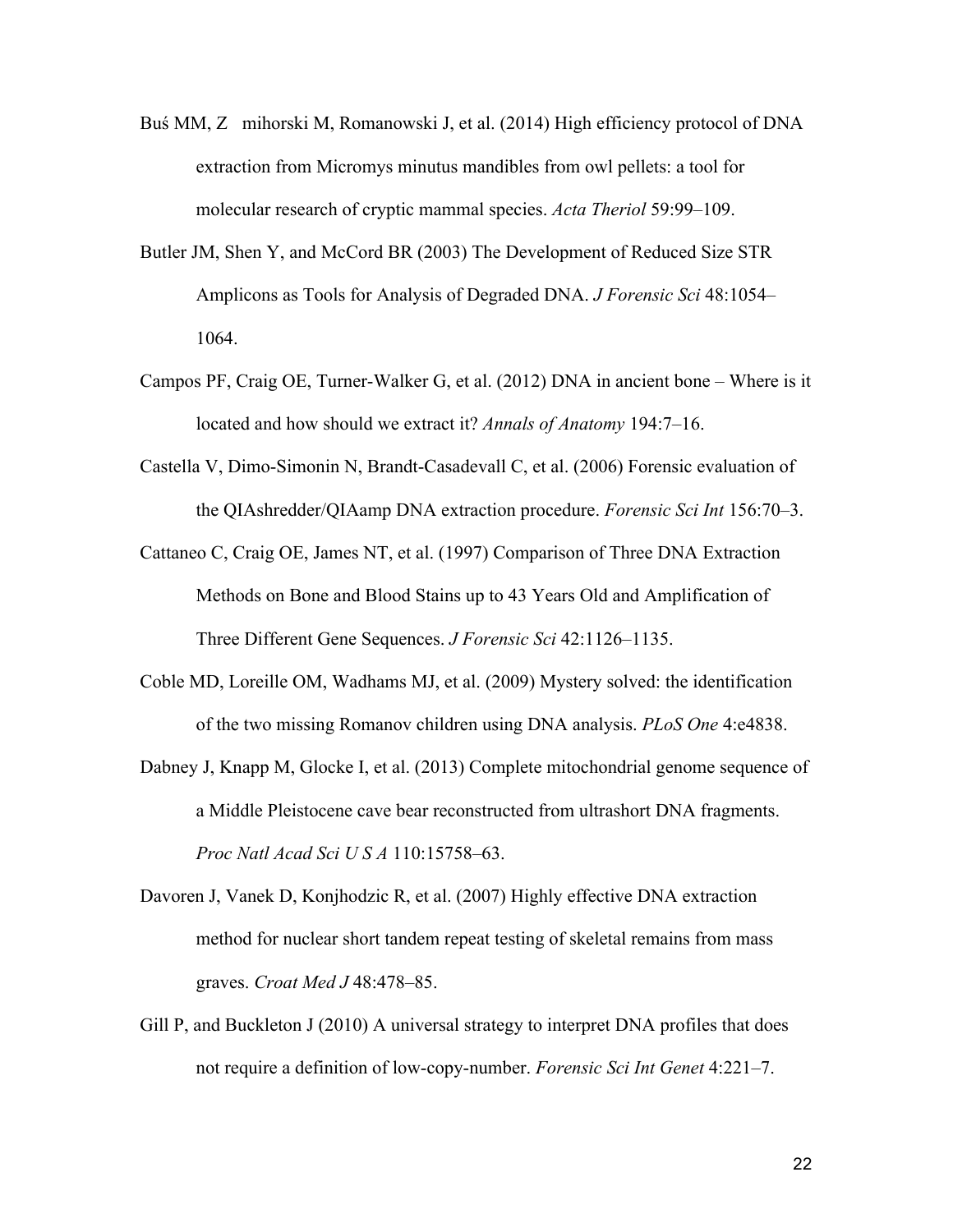- Ginolhac A, Vilstrup J, Stenderup J, et al. (2012) Improving the performance of true single molecule sequencing for ancient DNA. *BMC Genomics* 13:177.
- Green RE, Krause J, Briggs AW, et al. (2010) A draft sequence of the Neandertal genome. *Science* 328:710–22.
- Grier C, Flanigan K, Winters M, et al. (2013) Using Ancient DNA Identification and Osteometric Measures of Archaeological Pacific Salmon Vertebrae for Reconstructing Salmon Fisheries and Site Seasonality at Dionisio Point, British Columbia. *Journal of Archaeological Science* 40:544–555.
- Hagelberg E, and Clegg JB (1991) Isolation and characterization of DNA from archaeological bone. *Proc Biol Sci* 244:45–50.
- Hagelberg E, Gray IC, and Jeffreys AJ (1991) Identification of the skeletal remains of a murder victim by DNA analysis. *Nature* 352:427–9.
- Hagelberg E, Sykes B, and Hedges R (1989) Ancient Bone DNA Amplified. *Nature* 352:427–429.
- Hoff-Olsen P, Mevag B, Staalstrom E, et al. (1999) Extraction of DNA from decomposed human tissue. An evaluation of five extraction methods for short tandem repeat typing. *Forensic Sci Int* 105:171–183.
- Horai S, Hayasaka K, Murayama K, et al. (1989) DNA Amplification from Ancient Human Skeletal Remains and their Sequence Analysis. *1989* Proc. Japan Acad.:229–233.
- Hudlow WR, Krieger R, Meusel M, et al. (2010) The NucleoSpin(R) DNA Clean-up XS kit for the concentration and purification of genomic DNA extracts: an alternative to microdialysis filtration. *Forensic Sci Int Genet* 5:226–30.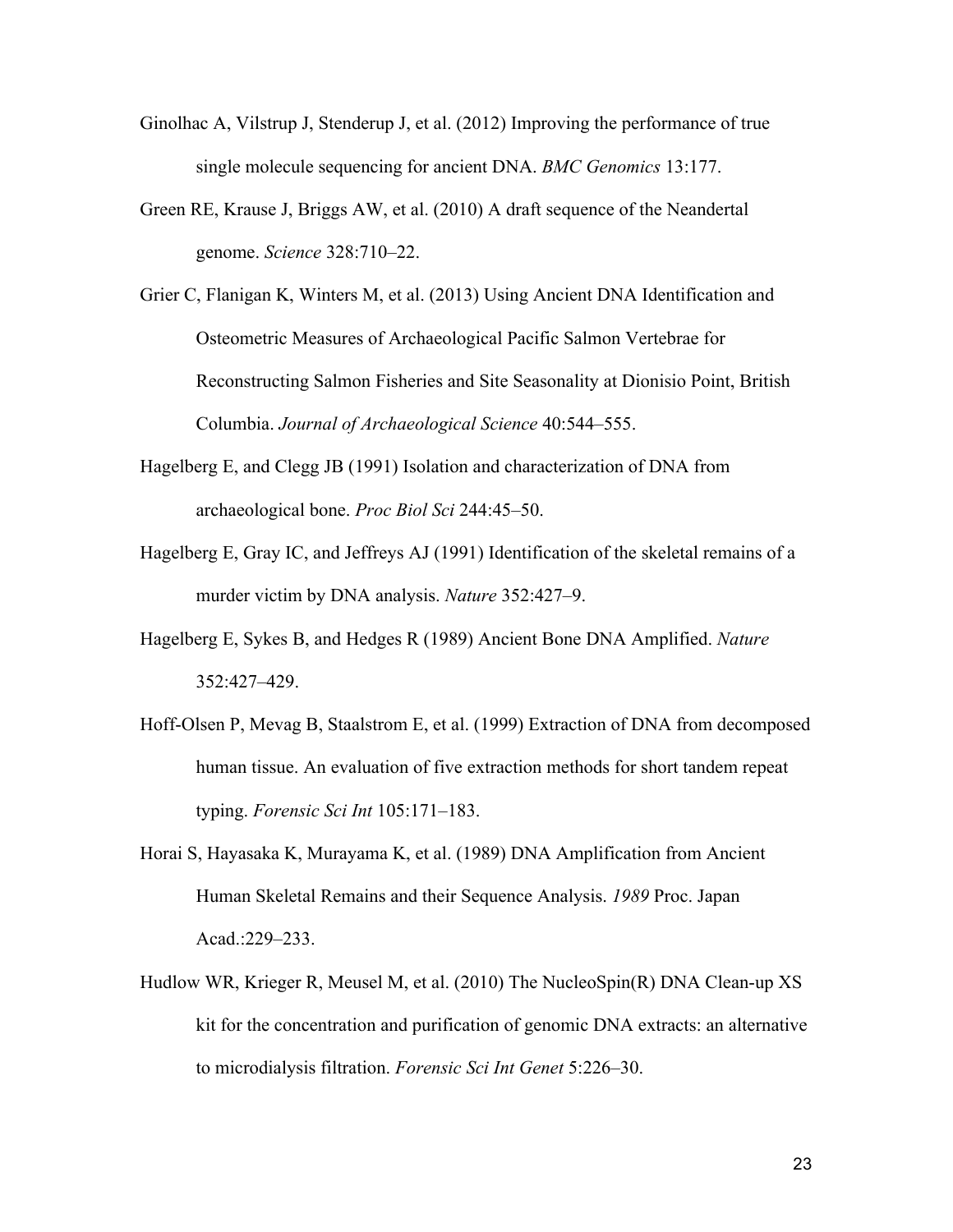- Jeffreys AJ, Allen MJ, Hagelberg E, et al. (1992) Identification of the skeletal remains of Josef Mengele by DNA analysis. *Forensic Sci Int* 56:65–76.
- Kemp BM, Malhi RS, McDonough J, et al. (2007) Genetic analysis of early Holocene skeletal remains from Alaska and its implication for the settlement of the Americas. *Am J Phys Anthropol* 132:605–621.
- Kemp BM, Monroe C, Judd KG, et al. (2014) Evaluation of Methods that Subdue the Effects of Polymerase Chain Reaction Inhibitors in the Study of Ancient and Degraded DNA. *Journal of Archaeological Science* 42:373–380.
- Kemp BM, Monroe C, and Smith DG (2006) Repeat silica extraction: a simple technique for the removal of PCR inhibitors from DNA extracts. *Journal of Archaeological Science* 33:1680–1689.
- Krenke BE, Tereba A, Anderson SJ, et al. (2002) Validation of a 16-locus fluorescent multiplex system. *J Forensic Sci* 47:773–85.
- Lee HY, Park MJ, Kim NY, et al. (2010) Simple and highly effective DNA extraction methods from old skeletal remains using silica columns. *Forensic Sci Int Genet* 4:275–80.
- Loreille OM, Diegoli TM, Irwin JA, et al. (2007) High efficiency DNA extraction from bone by total demineralization. *Forensic Sci Int Genet* 1:191–5.
- Loreille OM, Parr RL, McGregor KA, et al. (2010) Integrated DNA and Fingerprint Analyses in the Identification of 60-Year-Old Mummified Human Remains Discovered in an Alaskan Glacier. *J Forensic Sci* 55:813–818.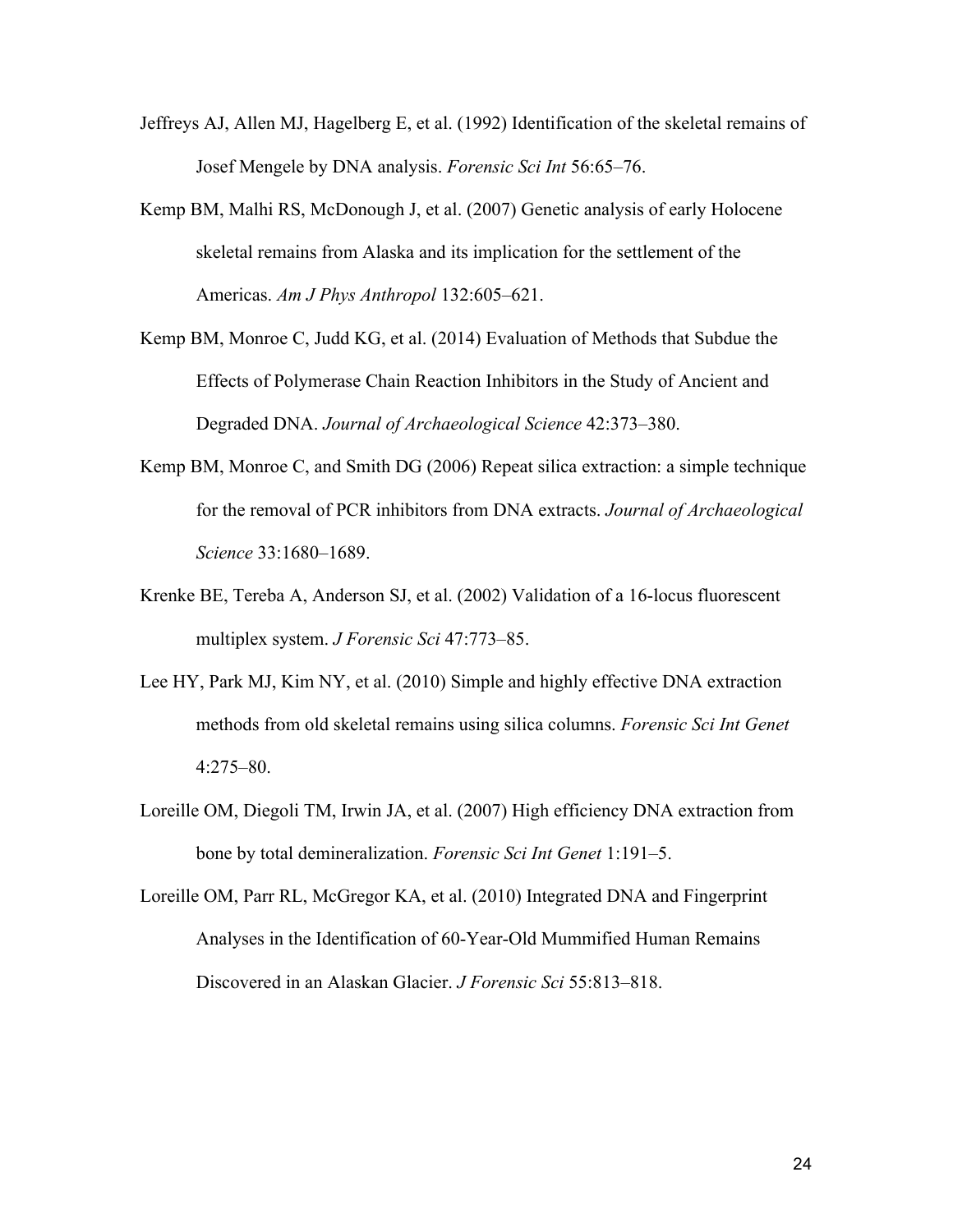- Lowe A, Murray C, Whitaker J, et al. (2002) The propensity of individuals to deposit DNA and secondary transfer of low level DNA from individuals to inert surfaces. *Forensic Sci Int* 129:25–34.
- Malmstrom H, Stora J, Dalen L, et al. (2005) Extensive human DNA contamination in extracts from ancient dog bones and teeth. *Mol Biol Evol* 22:2040–7.
- Malmstrom H, Svensson EM, Gilbert MT, et al. (2007) More on contamination: the use of asymmetric molecular behavior to identify authentic ancient human DNA. *Mol Biol Evol* 24:998–1004.
- Masibay A, Mozer TJ, and Sprecher C (2000) Promega Corporation reveals primer sequences in its testing kits. *J Forensic Sci* 45:1360–2.
- Meiri M, Huchon D, Bar-Oz G, et al. (2013) Ancient DNA and population turnover in southern levantine pigs--signature of the sea peoples migration? *Sci Rep* 3:3035.
- Melzak KA, Sherwood CS, Turner RFB, et al. (1996) Driving Forces for DNA Adsorption to Silica in Perchlorate Solutions. *Journal of Colloid and Interface Science* 181:635–644.
- Meyer M, Fu Q, Aximu-Petri A, et al. (2013) A mitochondrial genome sequence of a hominin from Sima de los Huesos. *Nature*.
- Montiel R, Francalacci P, and Malgosa A (2007) Ancient DNA and Biological Anthropology: Believers vs. skeptics. In C Santos and M Lima (eds.): Recent Advances in Molecular Biology and Evolution: Applications to Biological Anthropology. Kerala, India: Research Signpost, pp. 209–250.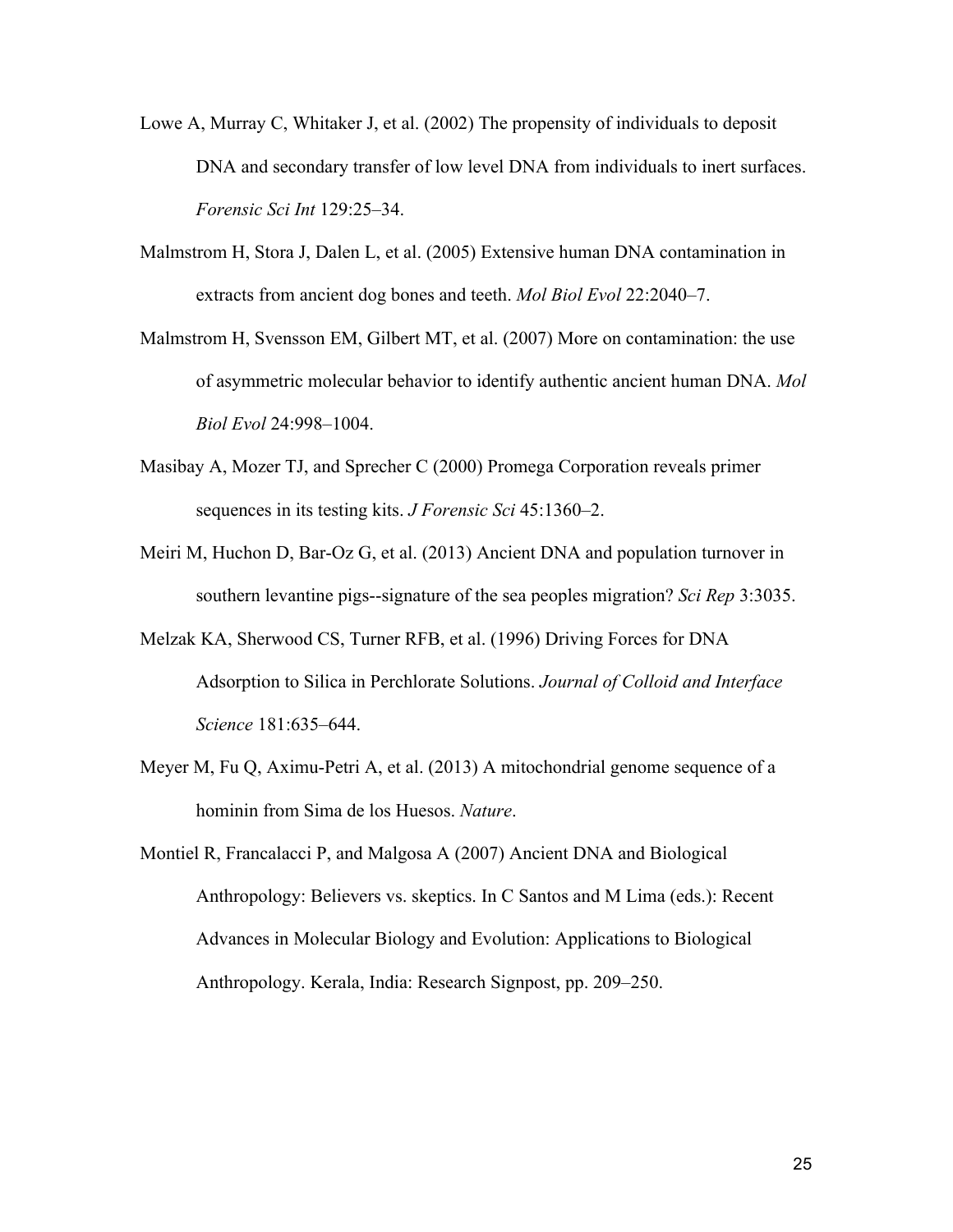- Moss ML, Judd KG, and Kemp BM (2014) Can salmonids (Oncorhynchus spp.) be identified to species using vertebral morphometrics? A test using ancient DNA from Coffman Cove, Alaska. *Journal of Archaeological Science* 41:879–889.
- Mundorff A, and Davoren JM (2013) Examination of DNA yield rates for different skeletal elements at increasing post mortem intervals. *Forensic Sci Int Genet* 8:55–63.
- NIJ (2005) Mass Fatality Incidents: A Guide for Human Forensic Identification. National Institue of Justice.
- Orlando L, Ginolhac A, Zhang G, et al. (2013) Recalibrating Equus evolution using the genome sequence of an early Middle Pleistocene horse. *Nature* 499:74–8.
- Parsons TJ, and Weedn VW (1997) Preservation and Recovery of DNA in Postmortem Specimens and Trace Samples. In WD Haglund and MH Sorg (eds.): Forensic Taphonomy: The Postmortem Fate of Human Remains. Boca Raton, Florida: CRC Press, pp. 109–138.
- Poinar HN, Schwarz C, Qi J, et al. (2006) Metagenomics to paleogenomics: large-scale sequencing of mammoth DNA. *Science* 311:392–4.
- Prinz M, Carracedo A, Mayr WR, et al. (2007) DNA Commision of the International Society for Forensic Genetics (ISFG): Recommendations regarding the role of forensic genetics for disaster victim identification. *Forensic Sci Int* 1:3–12.

Qiagen (2008) MinElute® Handbook.

Raghavan M, DeGiorgio M, Albrechtsen A, et al. (2014) The genetic prehistory of the New World Arctic. *Science* 345:1255832.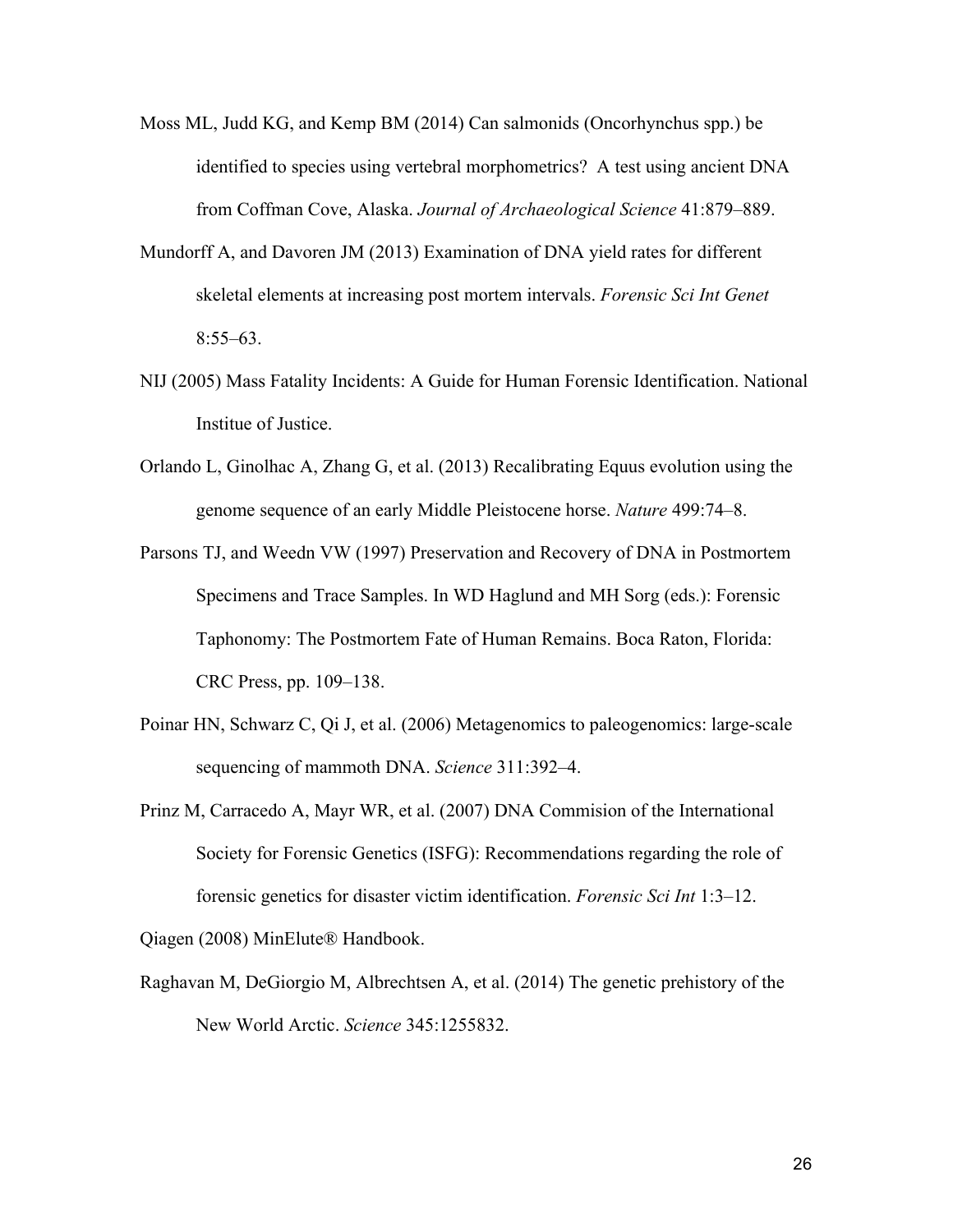- Rasmussen M, Anzick SL, Waters MR, et al. (2014) The genome of a Late Pleistocene human from a Clovis burial site in western Montana. *Nature* 506:225–9.
- Rasmussen M, Li Y, Lindgreen S, et al. (2010) Ancient human genome sequence of an extinct Palaeo-Eskimo. *Nature* 463:757–62.
- Reich D, Green RE, Kircher M, et al. (2010) Genetic history of an archaic hominin group from Denisova Cave in Siberia. *Nature* 468:1053–60.
- Rohland N, and Hofreiter M (2007a) Ancient DNA extraction from bones and teeth. *Nat Protoc* 2:1756–62.
- Rohland N, and Hofreiter M (2007b) Comparison and optimization of ancient DNA extraction. *Biotechniques* 42:343–52.
- Rohland N, Siedel H, and Hofreiter M (2010) A rapid column-based ancient DNA extraction method for increased sample throughput. *Mol Ecol Resour* 10:677–83.
- Schwarz C, Debruyne R, Kuch M, et al. (2009) New insights from old bones: DNA preservation and degradation in permafrost preserved mammoth remains. *Nucleic Acids Res* 37:3215–29.
- Stoneking M, Hedgecock D, Higuchi RG, et al. (1991) Population variation of human mtDNA control region sequences detected by enzymatic amplification and sequence-specific oligonucleotide probes. *Am J Hum Genet* 48:370–82.
- van Oorschot RA, Ballantyne KN, and Mitchell RJ (2010) Forensic trace DNA: a review. *Investig Genet* 1:14.
- van Oorschot RAH, Phelan DG, Furlong S, et al. (2003) Are you collecting all the available DNA from touched objects? *International Congress Series* 1239:803– 807.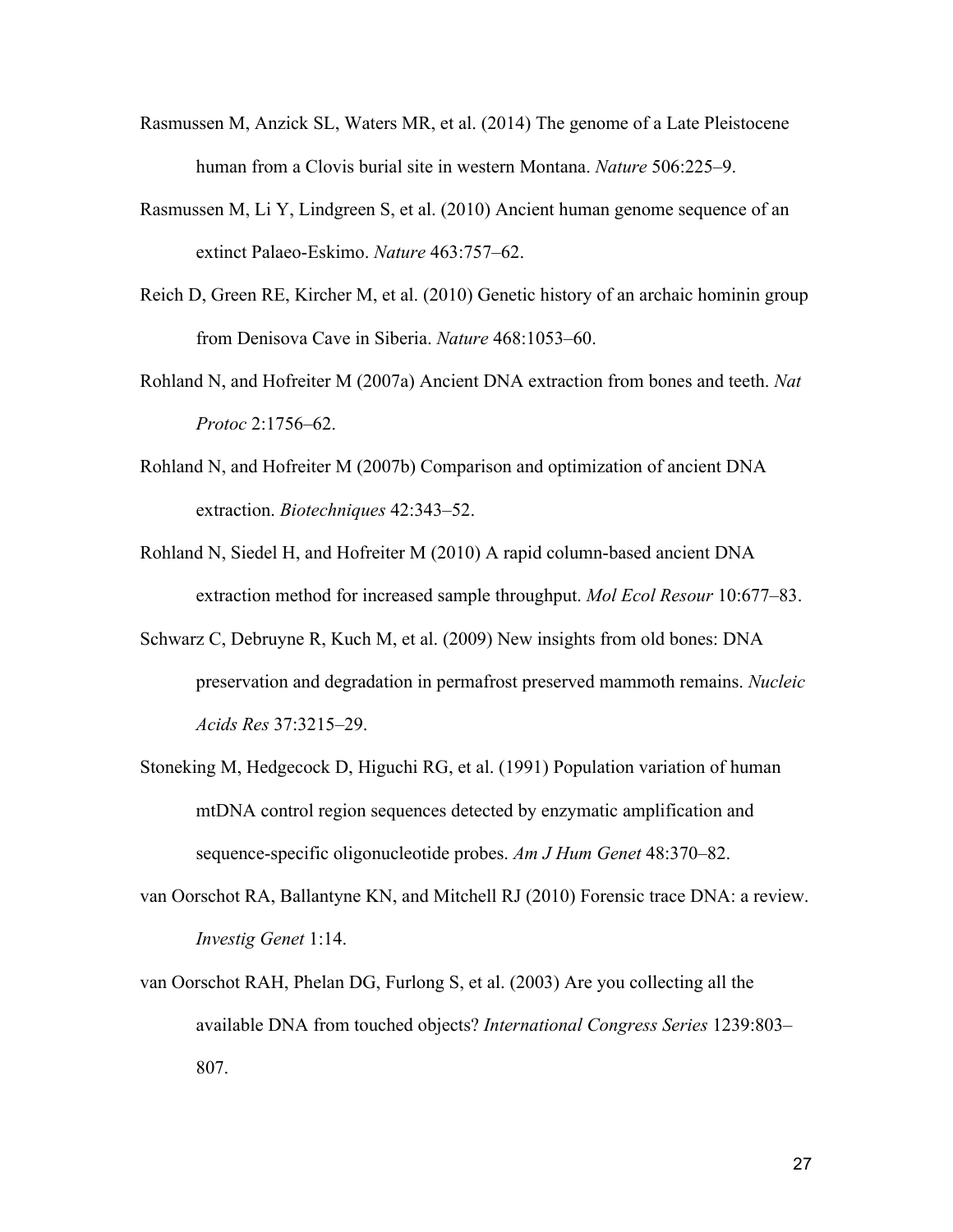- Winters M, Barta JL, Monroe C, et al. (2011) To clone or not to clone: Method analysis for retrieving consensus sequences in ancient DNA samples. *PLoS One* 6:e21247.
- Yang DY, Eng B, Waye JS, et al. (1998) Technical note: Improved DNA extraction from ancient bones using silica-based spin columns. *American Journal of Physical Anthropology* 105:539–543.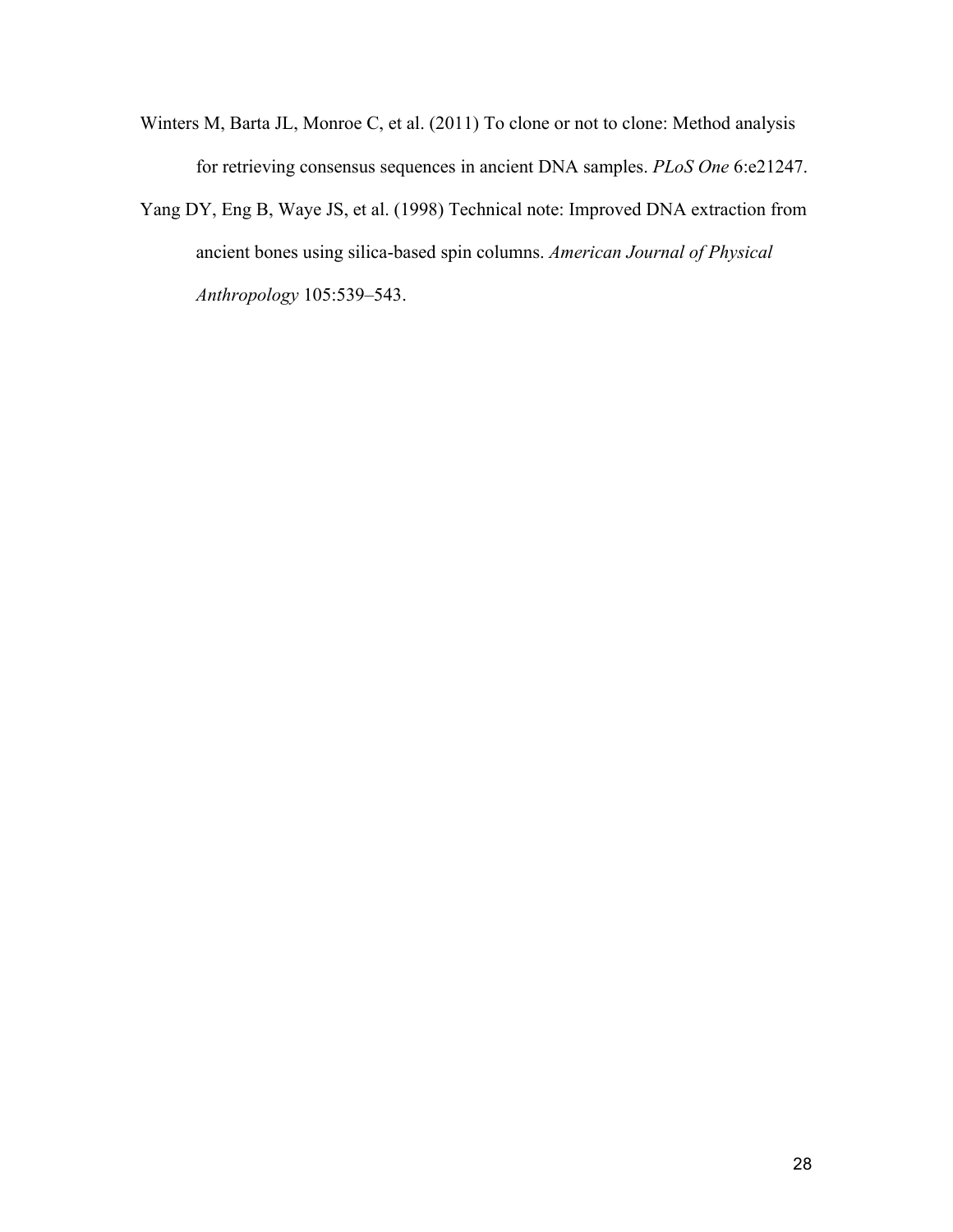**TABLE 1. Primers used in the PowerPlex 16® System, genotype and ampicon lengths of Promega 9948 Male .** Primer sequences taken from Krenke et al. (2002) and Male 9948 genotypes are as reported in the PowerPlex 16® System technical manual, from which amplicon lengths were calculated.

|            |                                                       | Promega 9948 Male |                 | <b>Individual qPCR</b> |                | Pooled qPCR           |                |
|------------|-------------------------------------------------------|-------------------|-----------------|------------------------|----------------|-----------------------|----------------|
|            |                                                       | <b>DNA</b>        |                 | <b>Reactions</b>       |                | <b>Reactions</b>      |                |
|            |                                                       |                   | <b>Amplicon</b> |                        |                |                       |                |
|            |                                                       |                   | <b>Sizes</b>    | <b>Efficiency</b>      |                | <b>Efficiency</b>     |                |
| Locus      | <b>Primer Sequence 5' to 3'</b>                       | Genotype          | (bps)           | (%)                    | $\mathbf{R}^2$ | (%)                   | $\mathbf{R}^2$ |
| Amelogenin | CCCTGGGCTCTGTAAAGAA<br>ATCAGAGCTTAAACTGGGAAGCTG       | X, Y              | 106, 112        | 96.85                  | 0.9991         | 100.03                | 0.9982         |
| D3S1358    | ACTGCAGTCCAATCTGGGT                                   | 15, 17            | 127, 135        | 95.03                  | 0.9981         | 94.12                 | 0.9971         |
|            | ATGAAATCAACAGAGGCTTGC                                 |                   |                 |                        |                | $95.91^{\frac{8}{3}}$ | $0.9940^{\$}$  |
| D5S818     | GGTGATTTTCCTCTTTGGTATCC<br>AGCCACAGTTTACAACATTTGTATCT | 11, 13            | 135, 143        | 95.60                  | 0.9981         | 95.82                 | 0.9924         |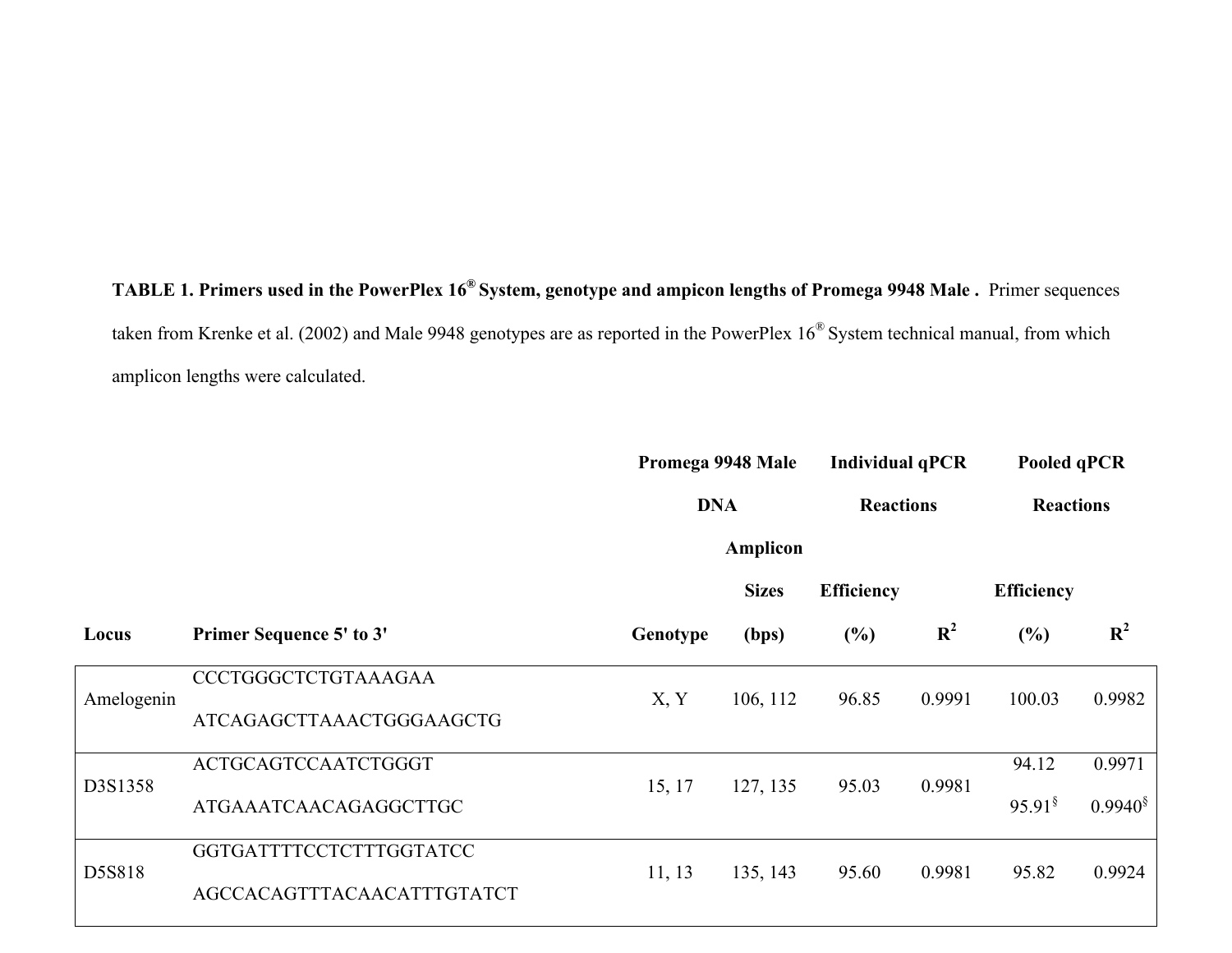| <b>vWA</b>       | GCCCTAGTGGATGATAAGAATAATCAGTATGTG<br>GGACAGATGATAAATACATAGGATGGATGG | 17, 17 | 151      | 104.12                     | 0.9979                       | 97.13                 | 0.9946               |
|------------------|---------------------------------------------------------------------|--------|----------|----------------------------|------------------------------|-----------------------|----------------------|
| TH <sub>01</sub> | GTGATTCCCATTGGCCTGTTC<br>ATTCCTGTGGGCTGAAAAGCTC                     | 6, 9.3 | 164, 184 | 93.08                      | 0.9967                       | 96.78                 | 0.9921               |
| D13S317          | ATTACAGAAGTCTGGGATGTGGAGGA<br>GGCAGCCCAAAAAGACAGA                   | 11, 11 | 192      | 92.29                      | 0.9994                       | 100.81                | 0.9970               |
| D21S11           | <b>ATATGTGAGTCAATTCCCCAAG</b><br>TGTATTAGTCAATGTTCTCCAGAGAC         | 29, 30 | 223, 227 | 92.75<br>$89.41^{\dagger}$ | 0.9966<br>$0.9989^{\dagger}$ | 64.33                 | 0.9974               |
| D8S1179          | ATTGCAACTTATATGTATTTTTGTATTTCATG<br>ACCAAATTGTGTTCATGAGTATAGTTTC    | 12, 13 | 223, 227 | 97.74                      | 0.9961                       | 89.96                 | 0.9912               |
| D7S820           | ATGTTGGTCAGGCTGACTATG<br>GATTCCACATTTATCCTCATTGAC                   | 11, 11 | 235      | 90.66                      | 0.9988                       | 95.72                 | 0.9936               |
| <b>TPOX</b>      | GCACAGAACAGGCACTTAGG<br>CGCTCAAACGTGAGGTTG                          | 8, 9   | 270, 274 | 98.82                      | 0.9953                       | 95.83<br>$86.69^{\$}$ | 0.9921<br>$0.9933^8$ |
| D16S539          | GGGGGTCTAAGAGCTTGTAAAAAG                                            | 11, 11 | 288      | 96.77                      | 0.9989                       | 96.07                 | 0.9982               |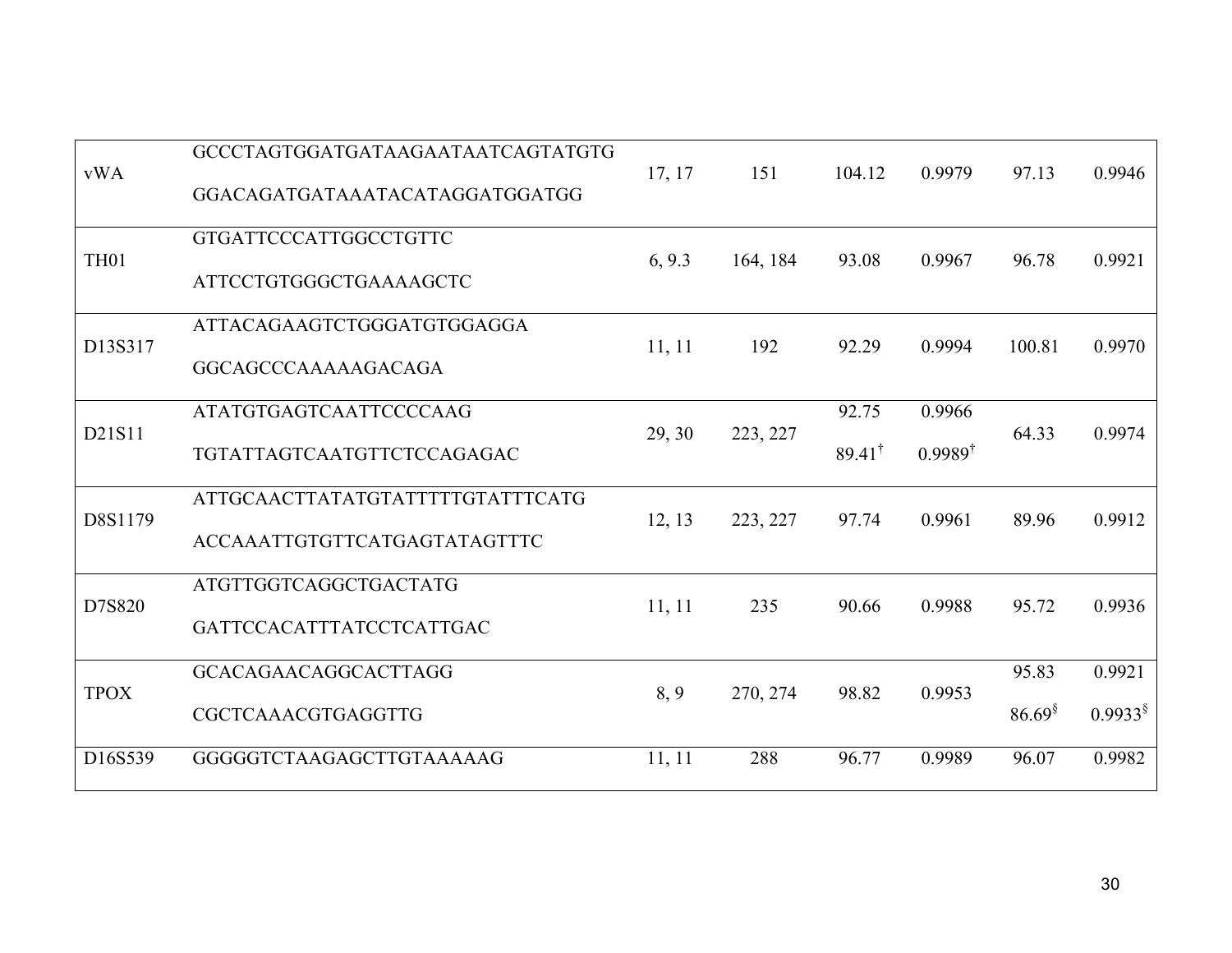|            | GTTTGTGTGTGCATCTGTAAGCATGTATC     |            |           |                   |                    |       |        |
|------------|-----------------------------------|------------|-----------|-------------------|--------------------|-------|--------|
| D18S51     | TTCTTGAGCCCAGAAGGTTA              |            |           | 91.08             | 0.9929             |       |        |
|            | ATTCTACCAGCAACAACACAAATAAAC       | 15, 18     | 318, 330  | $86.79^{\$}$      | $0.9962^8$         | 89.22 | 0.9949 |
| CSF1PO     | CCGGAGGTAAAGGTGTCTTAAAGT          |            | 337, 341, | 91.10             | 0.9992             | 90.50 | 0.9968 |
|            | ATTTCCTGTGTCAGACCCTGTT            | 10, 11, 12 | 345       |                   |                    |       |        |
| <b>FGA</b> | GGCTGCAGGGCATAACATTA              |            |           |                   | 0.9965             | 100   | 0.9930 |
|            | <b>ATTCTATGACTTTGCGCTTCAGGA</b>   | 24, 26     | 354, 362  | 98.68             |                    |       |        |
|            | ATTACCAACATGAAAGGGTACCAATA        |            | 409       | 77.25             | 0.9960             |       | 0.9947 |
| Penta E    |                                   | 11, 11     |           | $87.19^8$         | $0.9957^8$         | 84.30 |        |
|            | TGGGTTATTAATTGAGAAAACTCCTTACAATTT |            |           | $75.81^{\dagger}$ | $0.9983^{\dagger}$ |       |        |
|            |                                   |            |           | 614.3             | 0.0876             |       |        |
| Penta D    | <b>GAAGGTCGAAGCTGAAGTG</b>        | 8, 12      | 408, 428  | $42.00^{\$}$      | $0.9350^{\$}$      | 96.73 | 0.9872 |
|            | ATTAGAATTCTTTAATCTGGACACAAG       |            |           | 49.74*            | $0.9871*$          |       |        |
|            |                                   |            |           | $68.05^{\dagger}$ | $0.9919^{\dagger}$ |       |        |

\* from a second dilution series created from the original amplification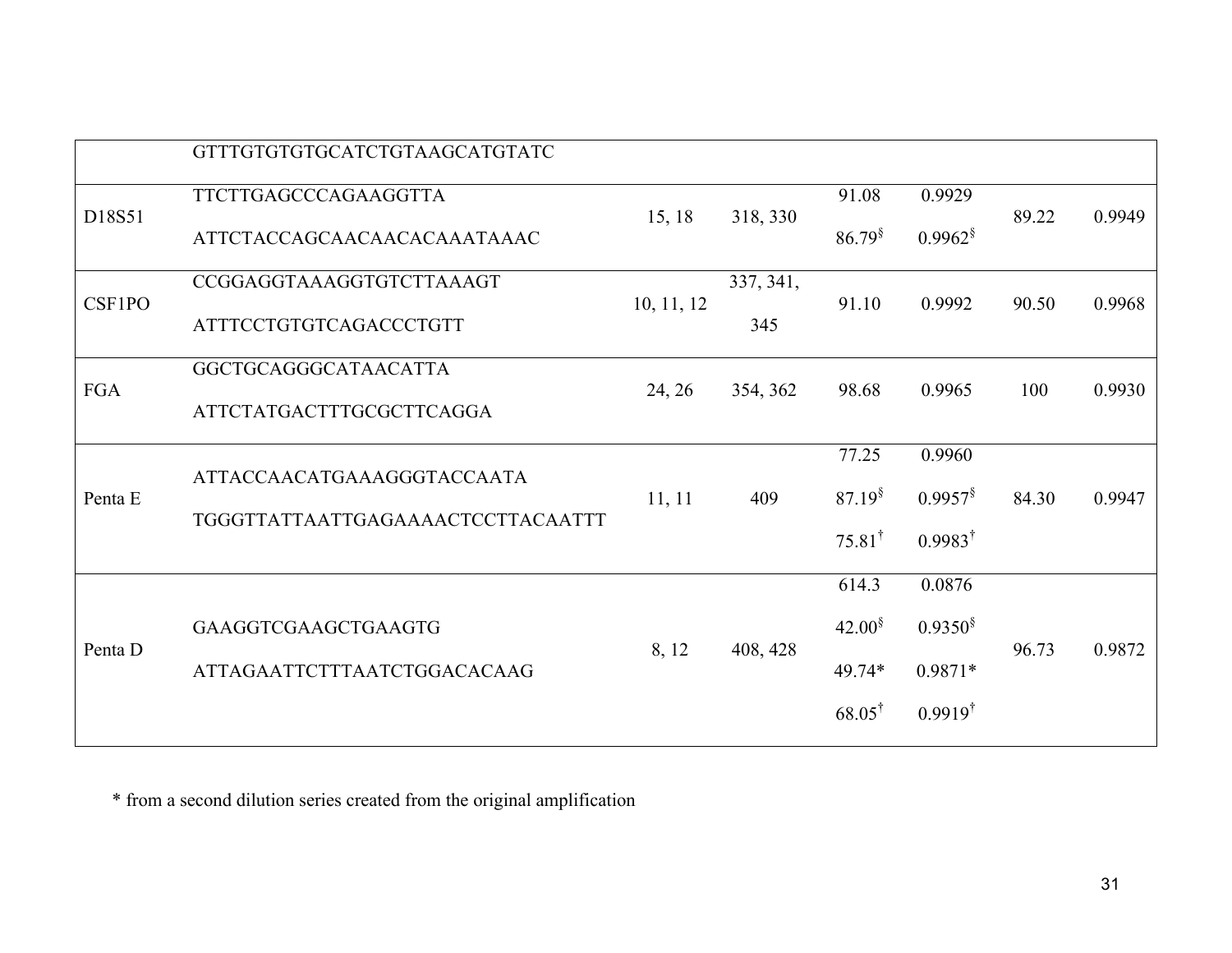† from a second set of amplifications and dilution series created from those reactions

§ repeat qPCR from original dilutions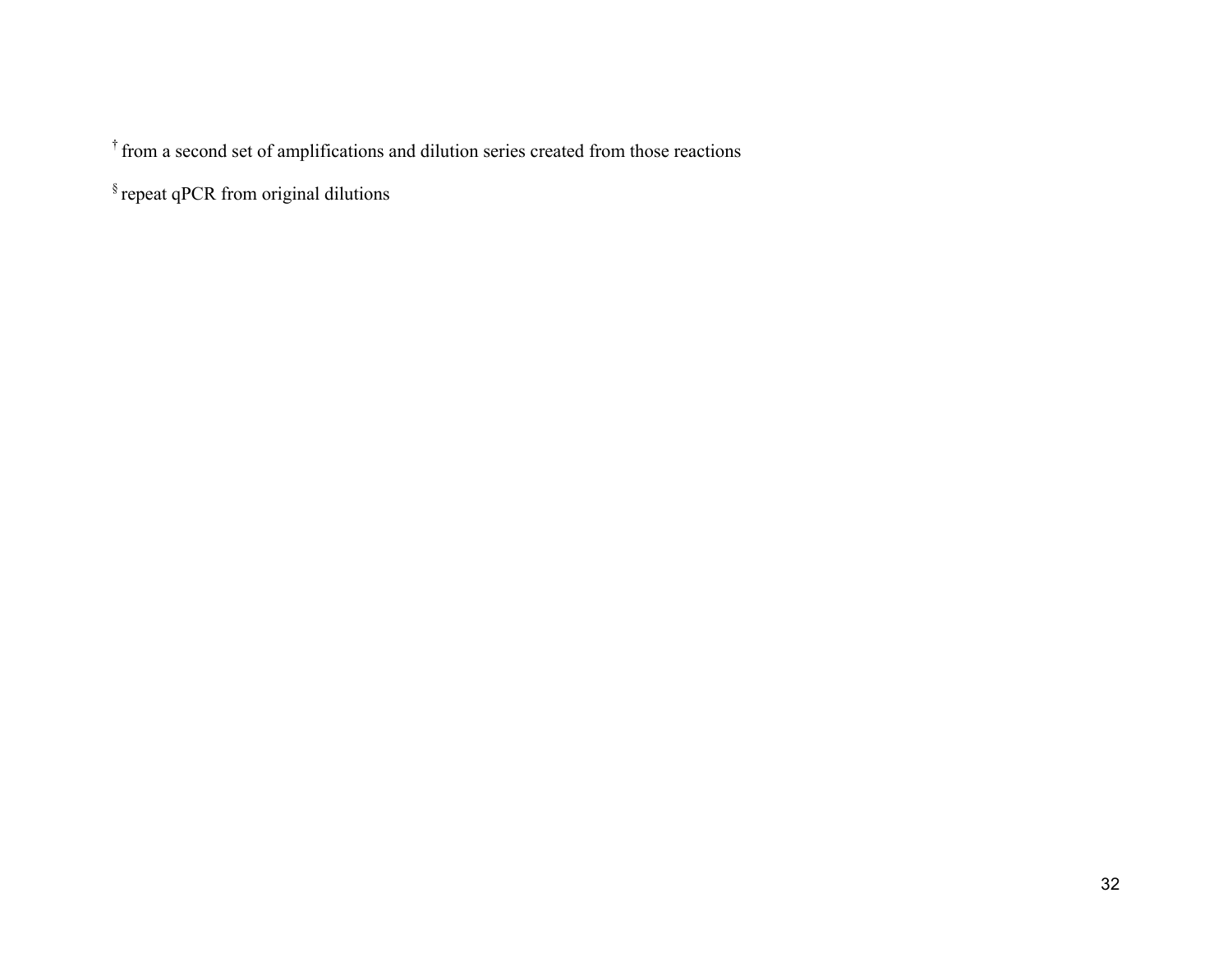# **TABLE 2. Summary of percent DNA loss across all fifteen markers evaluated from three standards.** See Appendix A for

details.

|                  |       |       | Percentage loss of 1X10 <sup>4</sup> standard |       |       |       |           | Percentage loss of 1X10 <sup>5</sup> standard |                  |       |       |       | Percentage loss of 1X10 <sup>7</sup> standard |       |                |             |       |       |            |
|------------------|-------|-------|-----------------------------------------------|-------|-------|-------|-----------|-----------------------------------------------|------------------|-------|-------|-------|-----------------------------------------------|-------|----------------|-------------|-------|-------|------------|
| Locus            | Size* |       | $\boldsymbol{2}$                              | 3     | 4     | Mean  | <b>SD</b> |                                               | $\boldsymbol{2}$ | 3     | 4     | Mean  | <b>SD</b>                                     | 1     | $\overline{2}$ | 3           | 4     | Mean  | ${\bf SD}$ |
| Amelogenin       | 109   | 60.21 | 62.99                                         | 58.54 | 60.51 | 60.56 | 1.84      | 59.70                                         | 48.25            | 55.20 | 53.96 | 54.28 | 4.72                                          | 43.11 | 39.39          | 41.00       | n/a   | 41.17 | 1.86       |
| D3s1358          | 131   | 31.72 | 44.92                                         | 54.04 | 50.79 | 45.37 | 9.85      | 48.76                                         | 47.02            | 49.78 | 51.49 | 49.26 | 1.87                                          | 29.09 | 27.24          | 30.39       | 25.27 | 28.00 | 2.23       |
| D5s818           | 139   | 25.35 | 34.74                                         | 57.99 | 56.38 | 43.61 | 16.14     | 42.62                                         | 54.18            | 47.42 | 50.05 | 48.57 | 4.84                                          | 31.62 | 26.96          | 28.63       | 29.09 | 29.07 | 1.93       |
| vWA              | 151   | 25.90 | 22.99                                         | 37.70 | 40.41 | 31.75 | 8.59      | 27.54                                         | 25.64            | 31.81 | 30.84 | 28.96 | 2.87                                          | 41.78 | 22.79          | 37.57       | 24.87 | 31.75 | 9.35       |
| TH <sub>01</sub> | 174   | 43.08 | 36.30                                         | 44.95 | 46.40 | 42.68 | 4.47      | 46.56                                         | 39.27            | 37.04 | 42.40 | 41.32 | 4.13                                          | 46.55 | 32.89          | 38.31       | 32.35 | 37.53 | 6.59       |
| D13s317          | 192   | 49.52 | 49.17                                         | 51.51 | 45.93 | 49.03 | 2.31      | 53.00                                         | 39.30            | 37.61 | 38.76 | 42.17 | 7.26                                          | 28.40 | 32.16          | 33.47       | n/a   | 31.34 | 2.63       |
| D21s11           | 225   | 49.45 | 45.66                                         | 42.97 | 32.96 | 42.76 | 7.05      | 42.41                                         | 33.75            | 32.80 | 30.35 | 34.83 | 5.25                                          | 27.30 | 25.42          | 27.96       | n/a   | 26.90 | 1.32       |
| D8s1179          | 225   | 36.06 | 46.11                                         | 40.68 | 45.02 | 41.97 | 4.58      | 39.83                                         | 39.06            | 35.05 | 29.11 | 35.76 | 4.90                                          | 21.15 | 25.49          | 21.31       | 19.03 | 21.75 | 2.70       |
| D7s820           | 235   | 29.33 | 48.16                                         | 48.95 | 46.98 | 43.35 | 9.39      | 37.63                                         | 35.38            | 40.91 | 34.91 | 37.21 | 2.74                                          | 39.58 | 36.56          | 38.34       | 35.12 | 37.40 | 1.96       |
| <b>TPOX</b>      | 272   | 34.56 | 25.32                                         | 30.18 | 39.92 | 32.49 | 6.22      | 50.57                                         | 42.70            | 30.11 | 42.20 | 41.39 | 8.44                                          | 34.62 | 27.24          | 33.99       | 24.48 | 30.08 | 5.01       |
| D16s539          | 288   | 44.96 | 45.14                                         | 41.97 | 42.89 | 43.74 | 1.56      | 47.26                                         | 34.60            | 39.70 | 40.00 | 40.39 | 5.21                                          | 32.17 | 29.60          | 36.42       | n/a   | 32.73 | 3.44       |
| D18s51           | 324   | 51.65 | 56.36                                         | 47.62 | 35.67 | 47.82 | 8.85      | 50.70                                         | 50.80            | 38.09 | 36.73 | 44.08 | 7.72                                          | 39.26 | 40.74          | $43.44$ n/a |       | 41.14 | 2.12       |
| CSF1PO           | 341   | 48.79 | 49.30                                         | 45.38 | 42.64 | 46.53 | 3.12      | 48.30                                         | 47.64            | 36.59 | 37.79 | 42.58 | 6.25                                          | 31.81 | 32.26          | 33.72       | n/a   | 32.60 | 1.00       |
|                  |       |       |                                               |       |       |       |           |                                               |                  |       |       |       |                                               |       |                |             |       |       |            |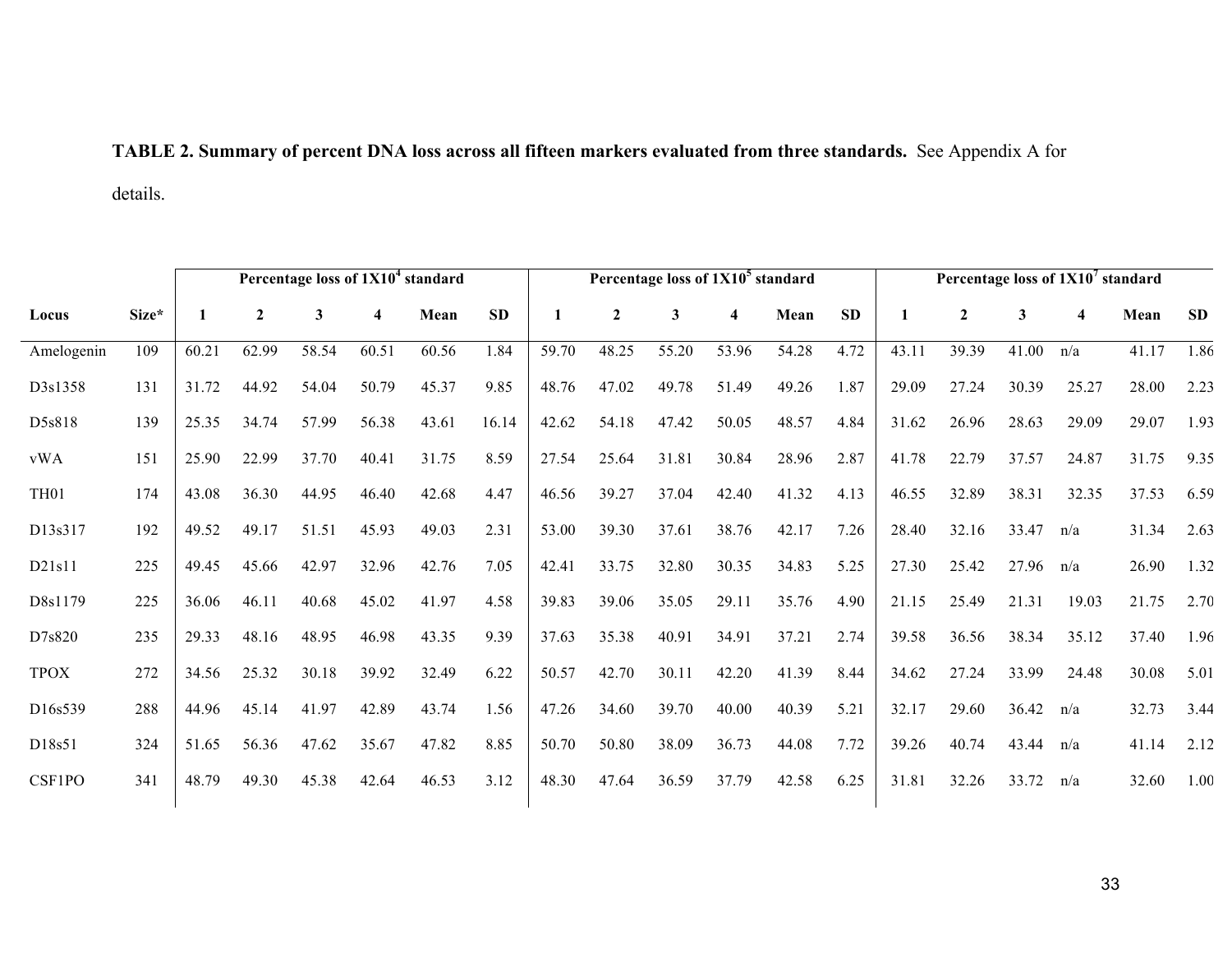|         |       |       |       |       | <b>Average loss:</b> | 42.95 |      |       |       |       | <b>Average loss:</b> | 41.72 |      |       |       |       | <b>Average loss:</b> | 32.44 |      |
|---------|-------|-------|-------|-------|----------------------|-------|------|-------|-------|-------|----------------------|-------|------|-------|-------|-------|----------------------|-------|------|
| Penta E | 409   | 33.93 | 41.76 | 29.24 | 33.80                | 34.68 | 5.20 | 41.61 | 38.89 | 43.90 | 38.63                | 40.76 | 2.49 | 36.49 | 36.60 | 40.52 | 38.93                | 38.13 | 1.95 |
| FGA     | $358$ | 27.15 | 33.49 | 46.60 | 44.40                | 37.91 | 9.18 | 40.30 | 53.52 | 42.36 | 40.58                | 44.19 | 6.28 | 27.35 | 27.67 | 27.01 | 25.74                | 26.94 | 0.85 |

\*Average amplicon size based on genotype of Promega Male 9948 (Table 1)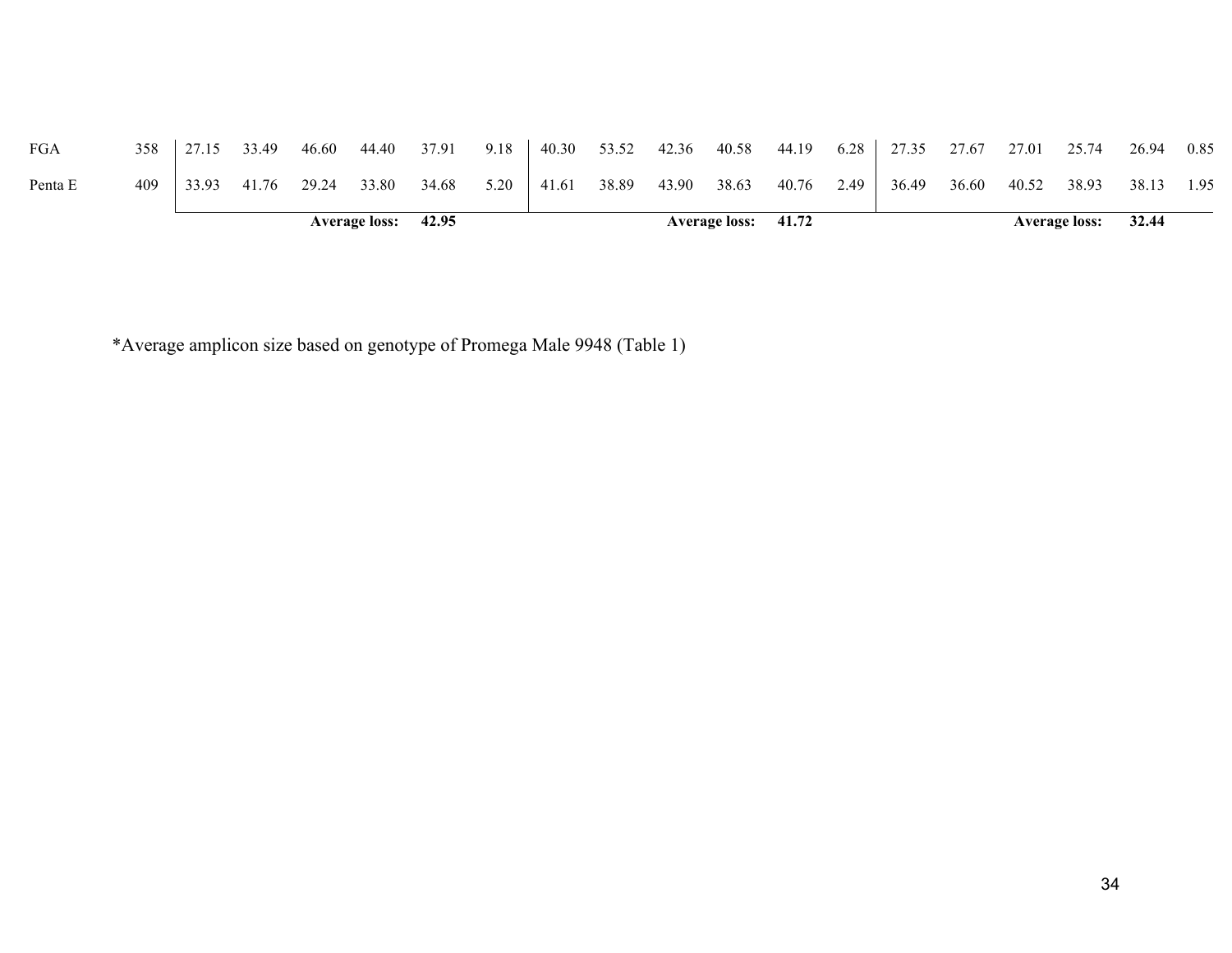**Figure 1. Regression of average percent DNA loss against DNA fragment size, taken from data presented in Table 2.** Black diamonds represent standards at  $10^4$ , dark gray squares represent standards at  $10^5$ , and light gray triangles represent standards at  $10^7$ . R squared and p-values for each slope are indicated.



Fragment Size (bps)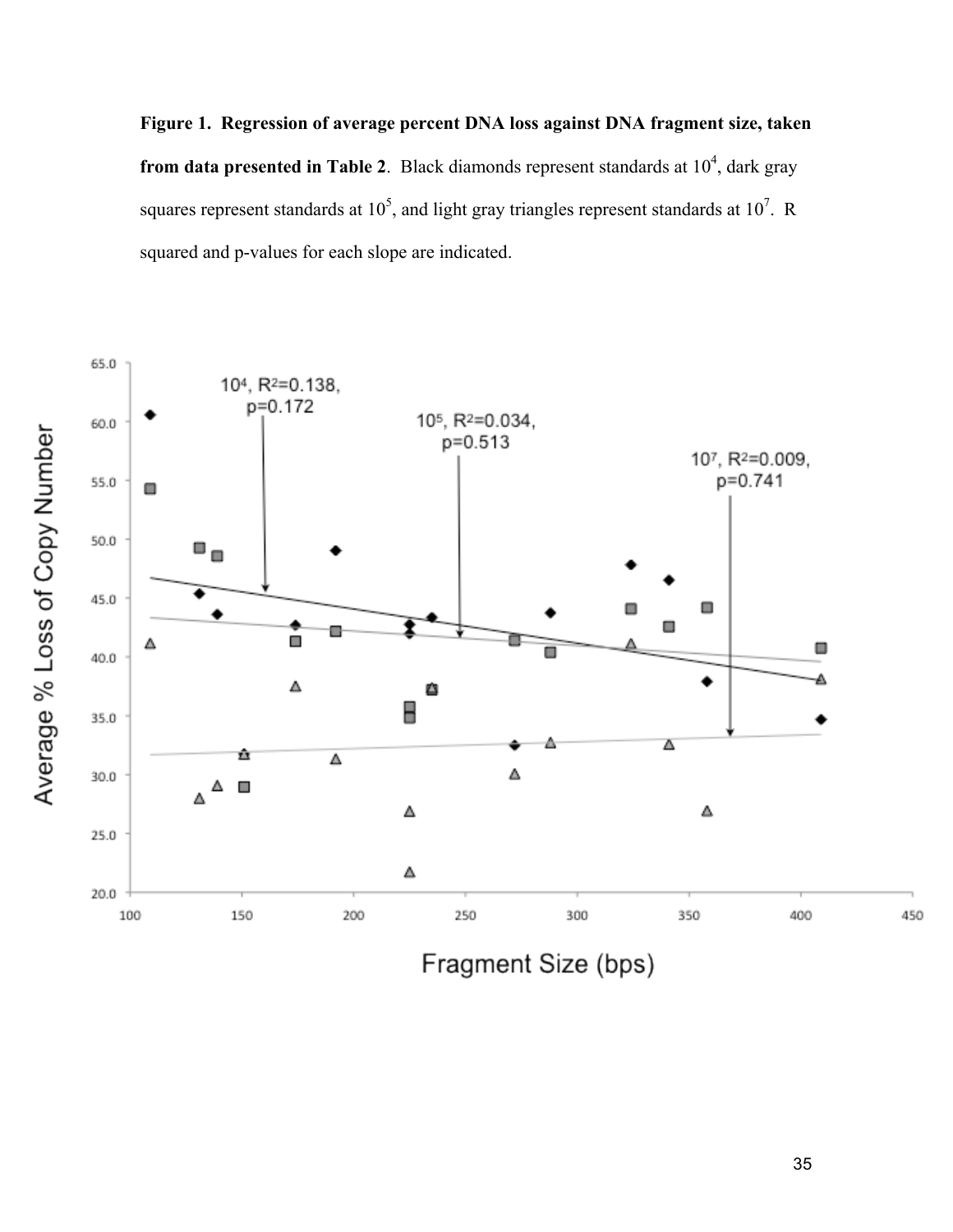| Locus            | Copies In | SD       | <b>Copies Out</b> | SD       |       |       | % Efficiency % Loss   qPCR Efficiency (%)   R squared |        |
|------------------|-----------|----------|-------------------|----------|-------|-------|-------------------------------------------------------|--------|
| Amel             | 11,407.70 | 97.40    | 4,539.61          | 136.00   | 39.79 | 60.21 | 94.37                                                 | 0.9958 |
|                  |           |          | 4,221.82          | 273.00   | 37.01 | 62.99 |                                                       |        |
|                  | 12,188.30 | 730.00   | 5,053.05          | 100.00   | 41.46 | 58.54 | 90.69                                                 | 0.9935 |
|                  |           |          | 4,812.73          | 18.90    | 39.49 | 60.51 |                                                       |        |
| D3s1358          | 9,207.84  | 266.00   | 6,287.37          | 10.60    | 68.28 | 31.72 | 92.87                                                 | 0.9952 |
|                  |           |          | 5,071.84          | 278.00   | 55.08 | 44.92 |                                                       |        |
|                  | 13,190.60 | 163.00   | 6,062.74          | 43.70    | 45.96 | 54.04 | 90.75                                                 | 0.9957 |
|                  |           |          | 6,491.43          | 161.00   | 49.21 | 50.79 |                                                       |        |
| D5s818           | 8,909.34  | 126.00   | 6,650.87          | 258.00   | 74.65 | 25.35 | 91.56                                                 | 0.9952 |
|                  |           |          | 5,813.79          | 330.00   | 65.26 | 34.74 |                                                       |        |
|                  | 12,962.40 | 320.00   | 5,445.88          | 113.00   | 42.01 | 57.99 | 89.79                                                 | 0.9987 |
|                  |           |          | 5,654.46          | 49.90    | 43.62 | 56.38 |                                                       |        |
| vWA              | 10,188.40 | n/a      | 7,549.30          | 162.00   | 74.10 | 25.90 | 92.33                                                 | 0.9921 |
|                  |           |          | 7,845.78          | n/a      | 77.01 | 22.99 |                                                       |        |
|                  | 9,449.84  | n/a      | 5,887.43          | 9.84     | 62.30 | 37.70 | 89.09                                                 | 0.9964 |
|                  |           |          | 5,631.29          | 233.00   | 59.59 | 40.41 |                                                       |        |
| TH <sub>01</sub> | 12,477.20 | 73.90    | 7,102.63          | 356.00   | 56.92 | 43.08 | 91.93                                                 | 0.9960 |
|                  |           |          | 7,948.24          | n/a      | 63.70 | 36.30 |                                                       |        |
|                  | 12,116.70 | 129.00   | 6,670.38          | 93.10    | 55.05 | 44.95 | 92.14                                                 | 0.9972 |
|                  |           |          |                   |          |       |       |                                                       |        |
|                  |           |          | 6,494.83          | 212.00   | 53.60 | 46.40 |                                                       |        |
| D13s317          | 9,053.71  | n/a      | 4,570.52          | 69.00    | 50.48 | 49.52 | 96.53                                                 | 0.9948 |
|                  |           |          | 4,602.02          | 156.00   | 50.83 | 49.17 |                                                       |        |
|                  | 11,017.10 | n/a      | 5,342.73          | 243.00   | 48.49 | 51.51 | 93.46                                                 | 0.9924 |
|                  |           |          | 5,956.74          | 163.00   | 54.07 | 45.93 |                                                       |        |
| D21s11           | 8,012.87  | n/a      | 4,050.85          | 480.00   | 50.55 | 49.45 | 89.89                                                 | 0.9953 |
|                  |           |          | 4,354.53          | 74.60    | 54.34 | 45.66 |                                                       |        |
|                  | 10,259.40 | n/a      | 5,850.77          | 523.00   | 57.03 | 42.97 | 91.46                                                 | 0.9928 |
|                  |           |          | 6,877.92          | 139.00   | 67.04 | 32.96 |                                                       |        |
| D8s1179          | 12,932.20 | 393.00   | 8,268.43          | 256.00   | 63.94 | 36.06 | 90.76                                                 | 0.9919 |
|                  |           |          | 6,969.63          | 291.00   | 53.89 | 46.11 |                                                       |        |
|                  | 12,470.60 | 3,017.41 | 7,397.35          | 569.00   | 59.32 | 40.68 | 89.38                                                 | 0.9926 |
|                  |           |          | 6,856.80          | 222.00   | 54.98 | 45.02 |                                                       |        |
| D7s820           | 10,926.50 | n/a      | 7,722.17          | 114.00   | 70.67 | 29.33 | 93.68                                                 | 0.9921 |
|                  |           |          | 5,664.74          | 5.76     | 51.84 | 48.16 |                                                       |        |
|                  | 11,924.50 | n/a      | 6,087.71          | 2.70     | 51.05 | 48.95 | 90.24                                                 | 0.9928 |
|                  |           |          | 6,322.89          | 95.90    | 53.02 | 46.98 |                                                       |        |
| TPOX             | 10,653.30 | 1,197.39 | 6,971.65          | 415.00   | 65.44 | 34.56 | 92.73                                                 | 0.9930 |
|                  |           |          | 7,956.00          | n/a      | 74.68 | 25.32 |                                                       |        |
|                  | 10,101.90 | 686.00   | 7,052.93          | 231.00   | 69.82 | 30.18 | 92.05                                                 | 0.9935 |
|                  |           |          | 6,069.62          | 499.00   | 60.08 | 39.92 |                                                       |        |
| D16s539          | 10,119.70 | 633.00   | 5,569.75          | 162.00   | 55.04 | 44.96 | 91.04                                                 | 0.9962 |
|                  |           |          | 5,551.62          | 73.40    | 54.86 | 45.14 |                                                       |        |
|                  | 12,253.30 | 99.00    | 7,110.13          | 72.20    | 58.03 | 41.97 | 90.62                                                 | 0.9965 |
|                  |           |          | 6,998.46          | 139.00   | 57.11 | 42.89 |                                                       |        |
| D18s51           | 9,990.00  | 292.00   | 4,830.00          | 212.00   | 48.35 | 51.65 | 82.27                                                 | 0.9930 |
|                  |           |          | 4,360.00          | 153.00   | 43.64 | 56.36 |                                                       |        |
|                  | 9,341.07  | 2,607.00 | 4,893.19          | 198.00   | 52.38 | 47.62 | 84.65                                                 | 0.9930 |
|                  |           |          | 6,008.97          | 677.00   | 64.33 | 35.67 |                                                       |        |
| CSF1PO           | 11,306.10 | 70.10    | 5,789.47          | 42.10    | 51.21 | 48.79 | 90.56                                                 | 0.9959 |
|                  |           |          | 5,732.42          | 509.00   | 50.70 | 49.30 |                                                       |        |
|                  | 11,921.10 | 269.00   | 6,511.68          | 236.00   | 54.62 | 45.38 | 90.33                                                 | 0.9925 |
|                  |           |          | 6,838.42          | 70.70    | 57.36 | 42.64 |                                                       |        |
| FGA              | 10,021.00 | 1,637.93 | 7,299.89          | 244.00   | 72.85 | 27.15 | 90.75                                                 | 0.9957 |
|                  |           |          | 6,665.05          | 271.00   | 66.51 | 33.49 |                                                       |        |
|                  | 10,899.80 | 261.00   | 5,821.01          | 1,144.08 | 53.40 | 46.60 | 87.75                                                 | 0.9954 |
|                  |           |          | 6,060.78          | 49.70    | 55.60 | 44.40 |                                                       |        |
| Penta E          | 10,974.20 | n/a      | 7,250.37          | 514.00   | 66.07 | 33.93 | 87.18                                                 | 0.9918 |
|                  |           |          | 6,390.89          | 14.50    | 58.24 | 41.76 |                                                       |        |
|                  | 8,940.39  | n/a      | 6,326.48          | 434.00   | 70.76 | 29.24 | 84.24                                                 | 0.9984 |
|                  |           |          | 5,918.48          | 527.00   | 66.20 | 33.80 |                                                       |        |
|                  |           |          |                   |          |       |       |                                                       |        |

Appendix A. Quantitative PCR results. These data are summarized in Table 2.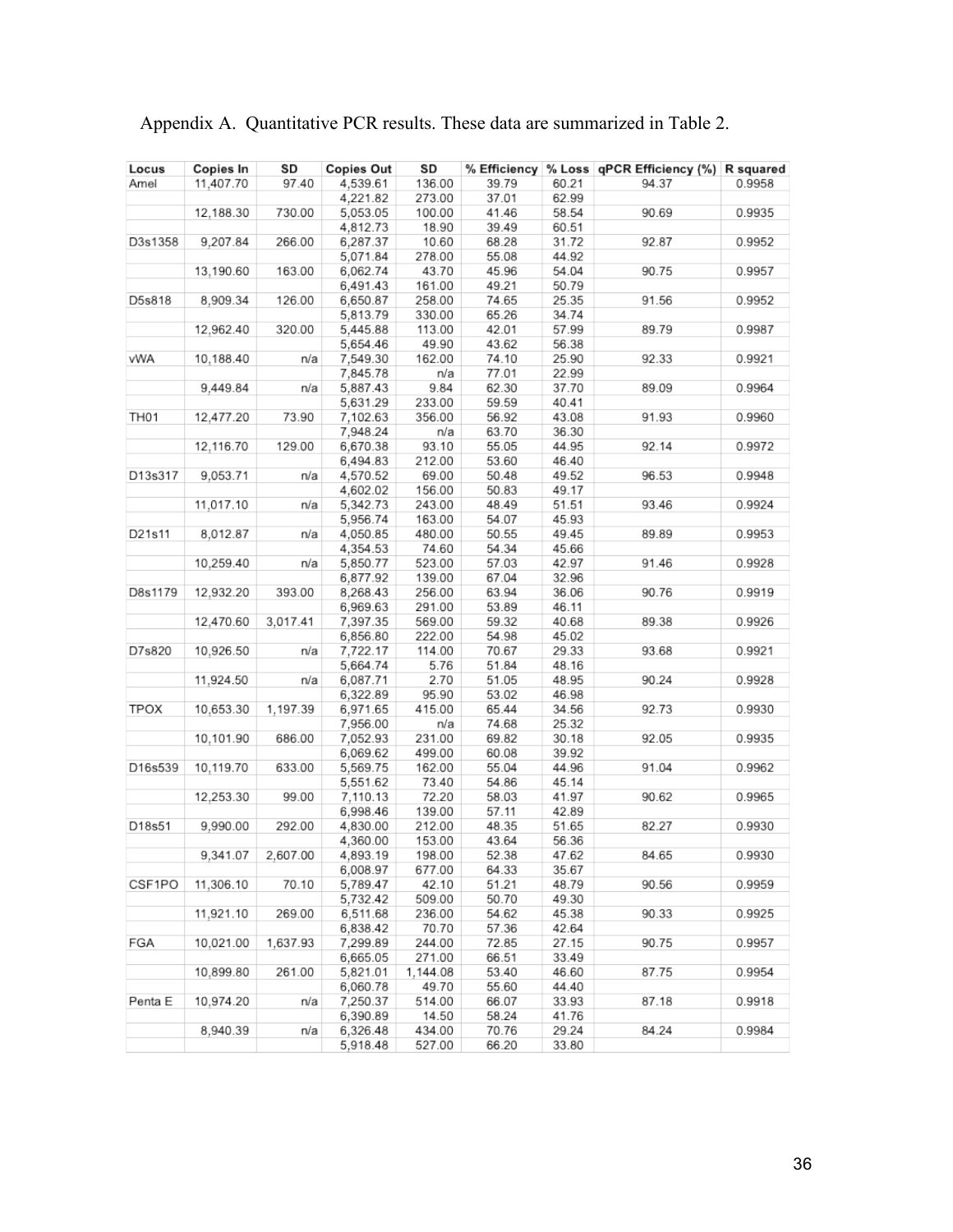# Appendix A. Quantitative PCR results. These data are summarized in Table 2

(Continued)

| Locus            | Copies In  | SD        | <b>Copies Out</b> | SD        |       |       | % Efficiency % Loss qPCR Efficiency (%) R squared |        |
|------------------|------------|-----------|-------------------|-----------|-------|-------|---------------------------------------------------|--------|
| Amel             | 107,676.00 | 4,689.83  | 43,393.00         | 1,845.41  | 40.30 | 59.70 | 94.37                                             | 0.9958 |
|                  |            |           | 55,726.30         | 1,144.58  | 51.75 | 48.25 |                                                   |        |
|                  | 102,449.00 | 303.00    | 45,893.40         | 2,675.53  | 44.80 | 55.20 | 90.69                                             | 0.9935 |
|                  |            |           | 47,169.90         | 165.00    | 46.04 | 53.96 |                                                   |        |
| D3S1358          | 104,515.00 | 227.00    | 53,548.90         | 1,259.45  | 51.24 | 48.76 | 92.87                                             | 0.9952 |
|                  |            |           | 55,370.20         | 97.50     | 52.98 | 47.02 |                                                   |        |
|                  | 120,669.00 | 711.00    | 60,600.40         | 518.00    | 50.22 | 49.78 | 90.75                                             | 0.9957 |
|                  |            |           | 58,533.40         | 182.00    | 48.51 | 51.49 |                                                   |        |
| D5S818           | 98,494.40  | 28.20     | 56,513.70         | 1,681.48  | 57.38 | 42.62 | 91.56                                             | 0.9952 |
|                  |            |           | 45,132.10         | 15,195.50 | 45.82 | 54.18 |                                                   |        |
|                  | 106,248.00 | 640.00    | 55,869.50         | 1,042.35  | 52.58 | 47.42 | 89.79                                             | 0.9987 |
|                  |            |           | 53,071.90         | n/a       | 49.95 | 50.05 |                                                   |        |
| vWA              | 101,770.00 | 1,784.77  | 73,743.50         | 405.00    | 72.46 | 27.54 | 92.33                                             | 0.9921 |
|                  |            |           | 75,671.90         |           |       |       |                                                   |        |
|                  |            |           |                   | 5,895.69  | 74.36 | 25.64 |                                                   | 0.9964 |
|                  | 82,630.90  | 9,939.58  | 56,345.90         | 3,511.98  | 68.19 | 31.81 | 89.09                                             |        |
|                  |            |           | 57,149.60         | 469.00    | 69.16 | 30.84 |                                                   |        |
| TH <sub>01</sub> | 130,294.00 | 860.00    | 69,631.80         | 2,613.91  | 53.44 | 46.56 | 91.93                                             | 0.9960 |
|                  |            |           | 79,121.50         | 1,038.34  | 60.73 | 39.27 |                                                   |        |
|                  | 106,937.00 | 8,627.97  | 67,330.90         | 2,251.38  | 62.96 | 37.04 | 92.14                                             | 0.9972 |
|                  |            |           | 61,591.90         | 7,251.53  | 57.60 | 42.40 |                                                   |        |
| D13s317          | 101,197.00 | 2,291.97  | 47,564.70         | 3,157.44  | 47.00 | 53.00 | 96.53                                             | 0.9948 |
|                  |            |           | 61,425.40         | 1,558.34  | 60.70 | 39.30 |                                                   |        |
|                  | 103,444.00 | 2,196.96  | 64,543.50         | 2,603.42  | 62.39 | 37.61 | 93.46                                             | 0.9924 |
|                  |            |           | 63,353.00         | 1,756.17  | 61.24 | 38.76 |                                                   |        |
| D21s11           | 81,731.50  | 479.00    | 47,072.30         | 1,156.72  | 57.59 | 42.41 | 89.89                                             | 0.9953 |
|                  |            |           | 54,144.90         | 511.00    | 66.25 | 33.75 |                                                   |        |
|                  | 101,655.00 | 2,239.30  | 68,309.70         | 1,816.18  | 67.20 | 32.80 | 91.46                                             | 0.9928 |
|                  |            |           | 70,807.10         | 3,112.21  | 69.65 | 30.35 |                                                   |        |
| D8s1179          | 131,040.00 | 20,286.40 | 78,850.40         | 474.00    | 60.17 | 39.83 | 90.76                                             | 0.9919 |
|                  |            |           | 79,856.20         | 8,964.77  | 60.94 | 39.06 |                                                   |        |
|                  | 111,082.00 | n/a       | 72,149.60         | 1,058.41  | 64.95 | 35.05 | 89.38                                             | 0.9926 |
|                  |            |           | 78,746.00         | n/a       | 70.89 | 29.11 |                                                   |        |
| D7s820           | 114,899.00 | 2,838.81  | 71,658.90         | 3,455.92  | 62.37 | 37.63 | 93.68                                             | 0.9921 |
|                  |            |           | 74,244.00         | 7,568.27  | 64.62 | 35.38 |                                                   |        |
|                  | 114,404.00 | 1,315.17  | 67,599.20         | 3,157.22  | 59.09 | 40.91 | 90.24                                             | 0.9928 |
|                  |            |           | 74,463.40         | 1,249.15  | 65.09 | 34.91 |                                                   |        |
| <b>TPOX</b>      | 149,917.00 | 60,809.90 | 74,105.30         | 3,307.90  | 49.43 | 50.57 | 92.73                                             | 0.9930 |
|                  |            |           | 85,906.20         | 2,249.70  | 57.30 | 42.70 |                                                   |        |
|                  |            |           |                   |           |       |       |                                                   |        |
|                  | 105,177.00 | 4,465.83  | 73,507.90         | 2,572.62  | 69.89 | 30.11 | 92.05                                             | 0.9935 |
|                  |            |           | 60,791.70         | n/a       | 57.80 | 42.20 |                                                   |        |
| D16s539          | 106,939.00 | 16,019.30 | 56,401.30         | 4,239.40  | 52.74 | 47.26 | 91.04                                             | 0.9962 |
|                  |            |           | 69,939.00         | 687.00    | 65.40 | 34.60 |                                                   |        |
|                  | 127,137.00 | 2,781.69  | 76,659.40         | 479.00    | 60.30 | 39.70 | 90.62                                             | 0.9965 |
|                  |            |           | 76,279.00         | 847.00    | 60.00 | 40.00 |                                                   |        |
| D18s51           | 93,500.00  | 6,670.00  | 46,100.00         | 797.00    | 49.30 | 50.70 | 82.27                                             | 0.9930 |
|                  |            |           | 46,000.00         | 15,700.00 | 49.20 | 50.80 |                                                   |        |
|                  | 106,462.00 | 4,275.45  | 65,905.70         | 5,193.11  | 61.91 | 38.09 | 84.65                                             | 0.9930 |
|                  |            |           | 67,363.80         | n/a       | 63.27 | 36.73 |                                                   |        |
| CSF1PO           | 105,457.00 | 5,625.98  | 54,524.90         | 2,181.08  | 51.70 | 48.30 | 90.56                                             | 0.9959 |
|                  |            |           | 55,221.50         | 20,935.80 | 52.36 | 47.64 |                                                   |        |
|                  | 109,893.00 | 393.00    | 69,687.00         | 222.00    | 63.41 | 36.59 | 90.33                                             | 0.9925 |
|                  |            |           | 68,367.00         | n/a       | 62.21 | 37.79 |                                                   |        |
| FGA              | 114,129.00 | 3,179.14  | 68,135.30         | 495.00    | 59.70 | 40.30 | 90.75                                             | 0.9957 |
|                  |            |           | 53,051.70         | 11,296.10 | 46.48 | 53.52 |                                                   |        |
|                  | 105,021.00 | 1,305.38  | 60,534.70         | 77.20     | 57.64 | 42.36 | 87.75                                             | 0.9954 |
|                  |            |           | 62,400.50         | n/a       | 59.42 | 40.58 |                                                   |        |
| Penta E          | 126,296.00 | 253.00    | 73,748.30         | 1,376.85  | 58.39 | 41.61 | 87.18                                             | 0.9918 |
|                  |            |           | 77,182.40         | 991.00    | 61.11 | 38.89 |                                                   |        |
|                  | 98,700.00  | 4,855.34  | 55,368.50         | 5,792.51  | 56.10 | 43.90 | 84.24                                             | 0.9984 |
|                  |            |           | 60,573.80         | 346.00    | 61.37 | 38.63 |                                                   |        |
|                  |            |           |                   |           |       |       |                                                   |        |